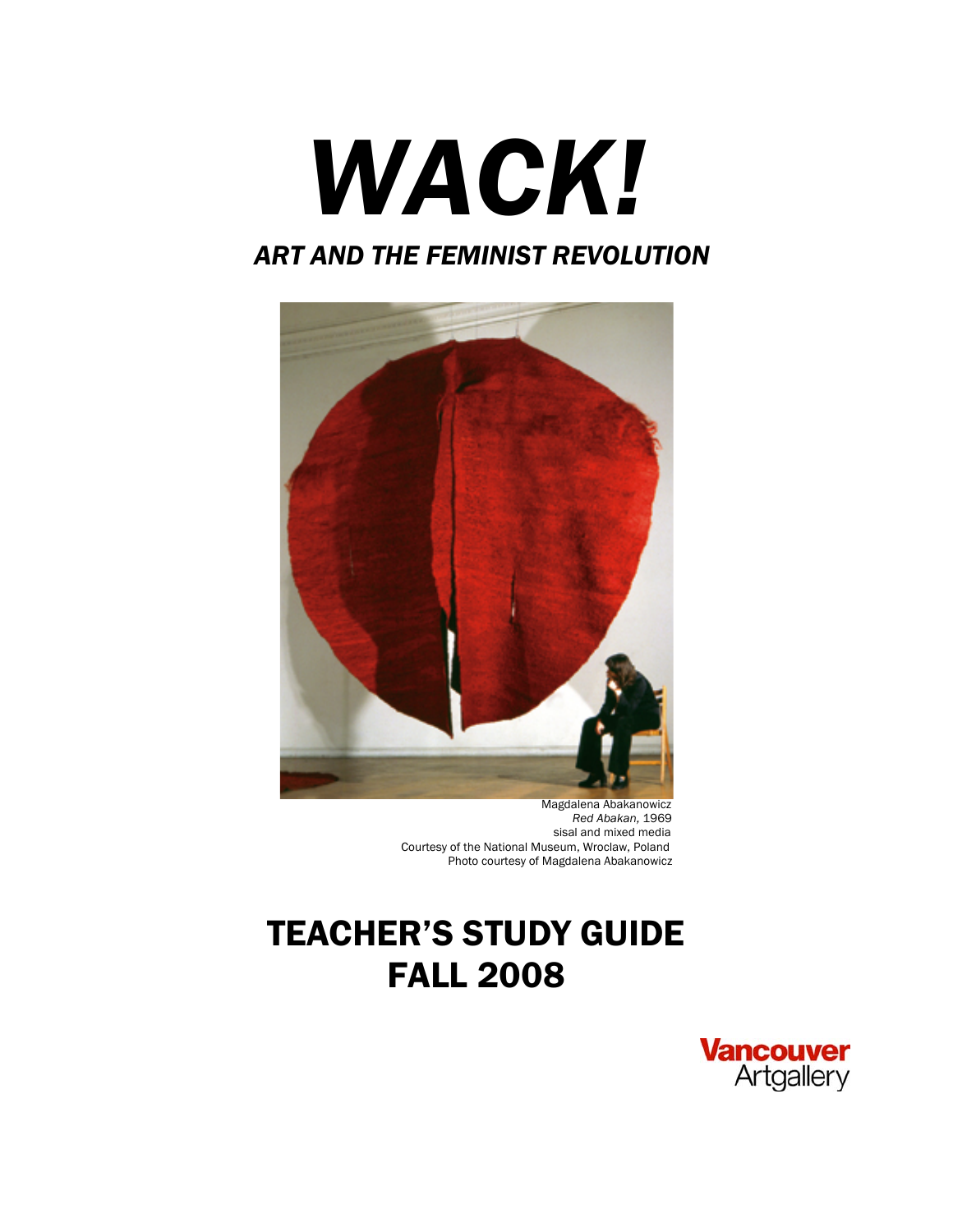## **Vancouver Art Gallery Teacher's Guide for School Programs**

In the sixties and seventies, women changed the way art was made and talked about forever. *WACK! Art and the Feminist Revolution* presents a ground-breaking and wide-ranging selection of artwork by over 100 women from 1965-1980. The work - which is as diverse as the women represented in the exhibition - harkens back to a time of enormous social upheaval and political change that has indelibly influenced the art world and shaped contemporary visual culture.

The exhibition raises many complex issues, some of which of will be explored in age appropriate school tours and workshops.

## DEAR TEACHER:

This guide will assist you in preparing for your tour of the exhibition *WACK! Art and the Feminist Revolution.* It also provides follow-up activities to facilitate discussion after your Gallery visit. Engaging in the suggested activities before and after your visit will reinforce ideas generated by the tour and build continuity between the Gallery experience and your ongoing work in the classroom. Most activities require few materials and can be adapted easily to the age, grade level and needs of your students. Underlined words in this guide are defined in the vocabulary section.

The tour of *WACK! Art and the Feminist Revolution* has three main goals:

- To introduce students to a wide variety of work in diverse media reflecting multiple feminist perspectives
- To understand the body of work within its historical, political and social context
- To consider how individual artworks effected social change and helped shape contemporary visual culture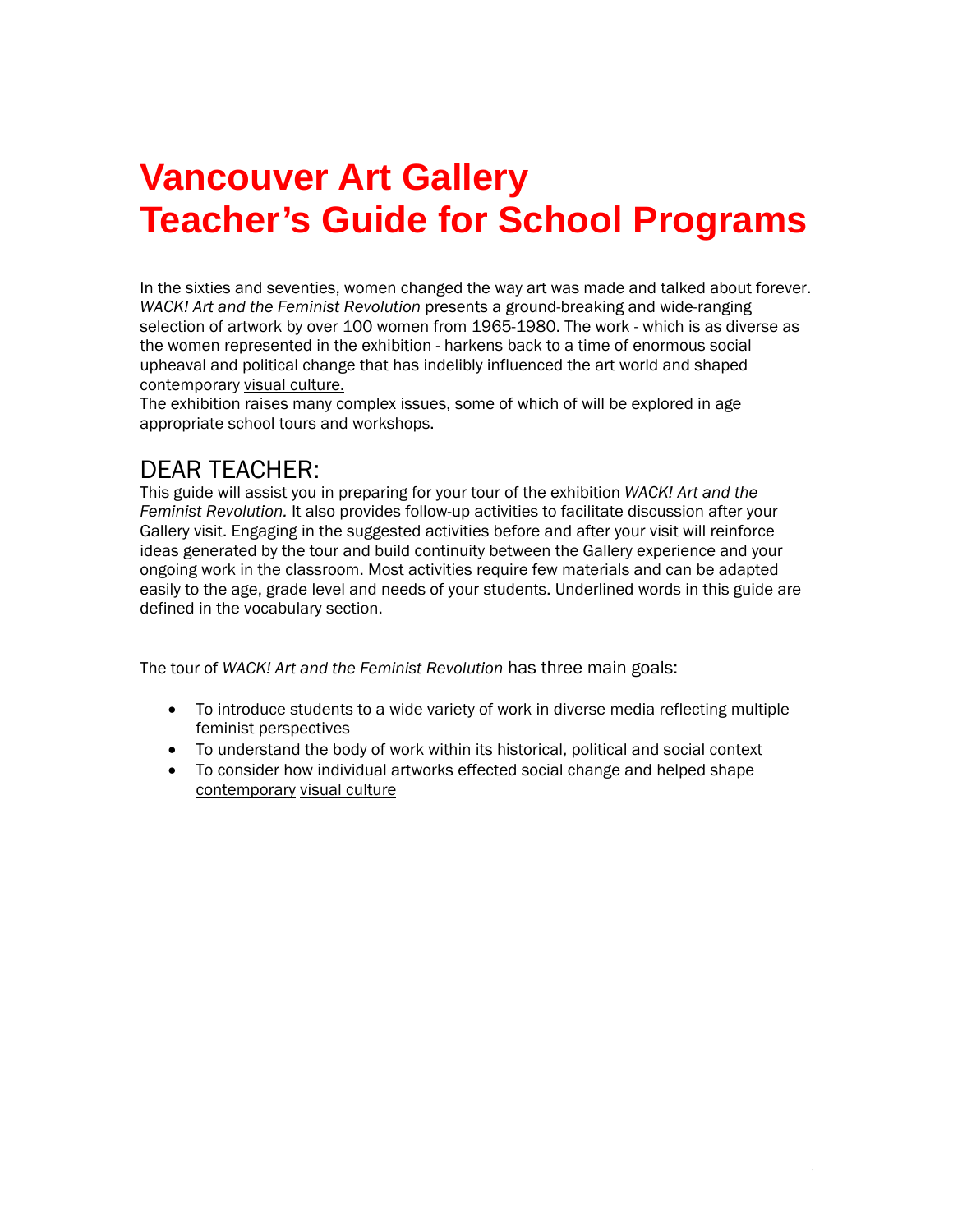## THE EXHIBITION: *WACK! Art and the Feminist Revolution*

*WACK! Art and the Feminist Revolution* highlights the profound impact that feminism had on art between 1965 and 1980, and in turn, the ripple effect that this same art had in effecting social change. The exhibition features innovative and risk taking artwork that emerged from this dynamic relationship between art and feminism. We are provided with a long-awaited opportunity to reflect back on this period and assess the ways that this groundbreaking flood of artworks has influenced and shaped not only contemporary visual culture, but also society at large.

The sixties and seventies were an era of enormous social and political upheaval. Women were colliding with authority and challenging accepted assumptions on every front. They were active in anti-Vietnam protests, the civil rights movement, equal employment struggles - to name but a few. They questioned societal norms, laws and taboos; they analyzed, protested and provoked – both out in the world and in their art.

Feminist art reflected these tumultuous times, breaking all previously accepted bounds of art. Working in a diverse range of media, which included painting, drawing, sculpture, installation, performance, assemblage, photography, film, and video, the artists in *WACK!*  explored many unexamined areas, so challenging assumptions about the materials and projects that could be considered art. They used their bodies as canvases. They cut, reinvented, collaged and pieced together. They pushed beyond accepted ideas about artists' media, disciplines and value. They used traditional crafts strategically, as celebratory, subversive and political weapons. They rescued every-day objects, personal histories and mundane data from the confines of domesticity and elevated them to the realms of high art. They questioned, worded, wrote, read, and rebelled, addressing and challenging any and every power relationship that could limit their lives and art.

The exhibition makes no attempt to analyze or order the work. Chronology has been abandoned in favour of eighteen themed areas in which the work is displayed. An artist's work might be found in more than one area, which cover a wide range of ideas, such as Taped & Measured, Autophotography, Making Art History. Subject matter ranges from the intimate portraits painted by Alice Neel to the political photographic analyses of the Black Women's Collective, Where We At. Seminal feminist artists such as Judy Chicago approached their art as a conscious attempt to instruct while others like Mary Beth Edelson attempted to redress history in the male-dominated public art world. We are confronted with images by women reclaiming their bodies and celebrating them as art. There are works created by women including Faith Wilding interested in making visible under-valued traditional women's crafts. There is ambiguous imagery in work created by women who claim not to be feminists, like the huge red soft sculpture by Magdalena Abakanowicz. There are domestic spaces and self-representations, abstractions and texts; there are as many approaches as there are artists in the exhibition.

*WACK!*, organized by the Los Angeles Museum of Contemporary Art and curated by Connie Butler, opened in Los Angeles in March of 2007. After travelling to the National Museum of Women and the Arts in Washington, and P.S.1 Contemporary Art Center in New York, *WACK!* ends its North American tour here in Vancouver, the only Canadian venue for this major exhibition.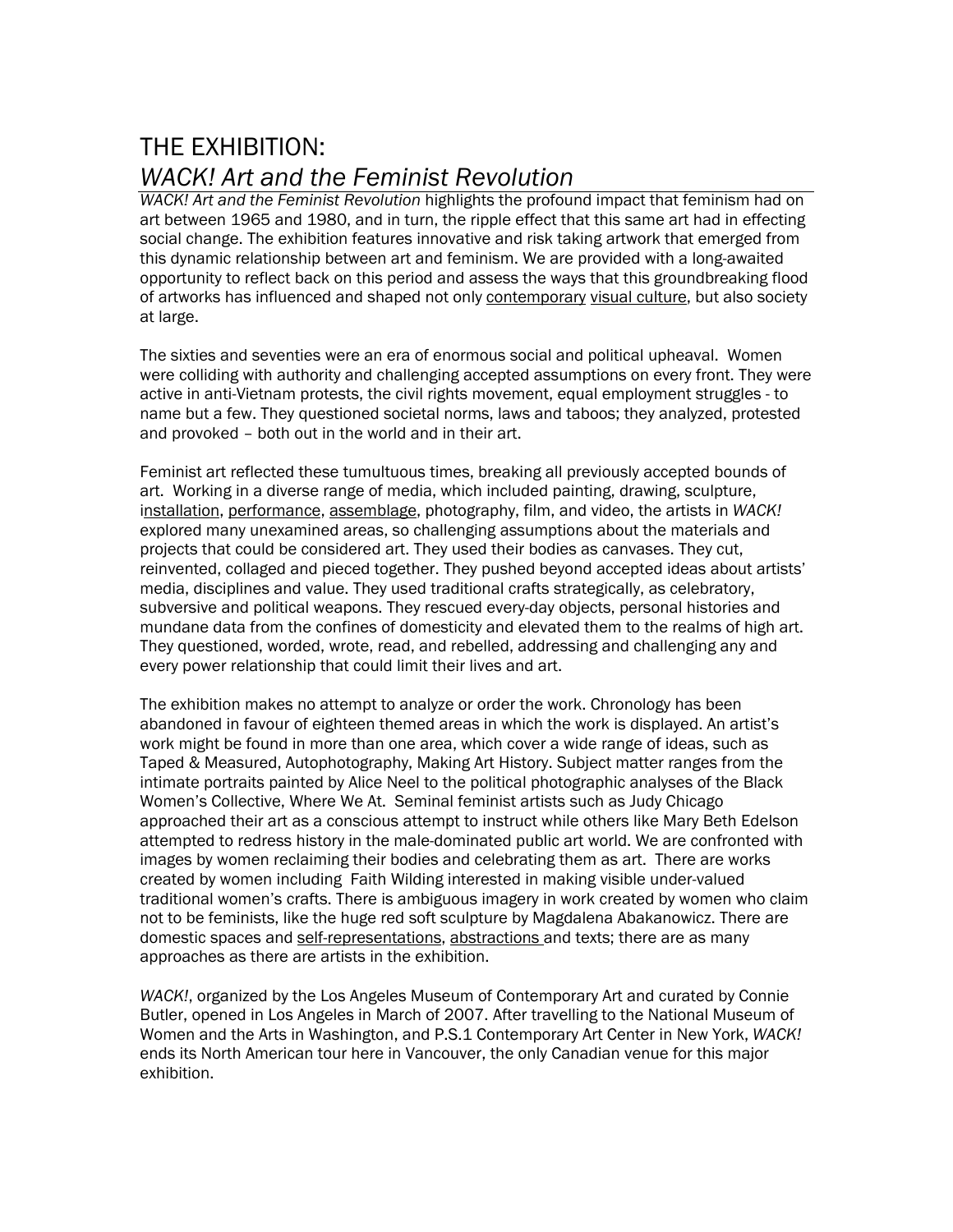## Feminism 101: A Quick Refresher

"Feminism is the struggle to end sexist oppression" is the definition given by American feminist, activist and writer bell hooks (sic).

Wikipedia offers the following definition: "Feminism is a discourse that involves various movements, theories and philosophies which are concerned with the issues of gender difference, advocate equality for women, and campaign for women's rights and interests."

Feminism has held a variety of meanings for various groups of people at different periods over the last century and a half; but most are in agreement that we can divide its history into three waves and isolate some general trends and goals.

#### The First Wave:

First Wave Feminism is generally thought of as referring to the organized feminist activity of the late nineteenth and early twentieth century in the USA and Britain. While First Wave Feminism is primarily thought of as being about the struggle for women's suffrage, it actually failed to achieve the vote for women. It was originally focused on:

- the reform of secondary education for girls
- the opening of higher education for women
- equal contract and property rights for women
- the abolition of unjust marriage laws (which essentially allowed for ownership of women by men)

By the end of the nineteenth century, feminist (a term coined in 1895) activity was primarily concerned with gaining political power for women. First Wave Feminists were in essence fighting for rights for well-to-do white women. Working class women and women of colour were simply not part of the equation. First Wave Feminism came to a grinding halt with the advent of the First World War in 1914. Many significant milestones in women's suffrage only came into being long after the First Wave:

In Canada:

- In 1917 white women were granted the right to vote
- In 1920 white women were granted the right to stand for public office

• In 1960 all First Nations men and women were granted the right to vote In Britain:

- in 1918 women over the age of 30 who owned property were granted the vote
- In 1928 all women over 18 were granted the vote

In the U.S.:

- In 1919 women were granted the right to vote
- In 1965 the Voting Rights Act prevented discriminatory practices which interfered with African American men and women's right to vote

In Kuwait:

• In 2005 women were granted the right to vote

#### The Second Wave:

Second Wave Feminism refers to the women's liberation movement in the sixties and seventies and was primarily concerned with legal and social equality for women. "The Personal is the Political" became the slogan of Second Wave Feminism, which focused on: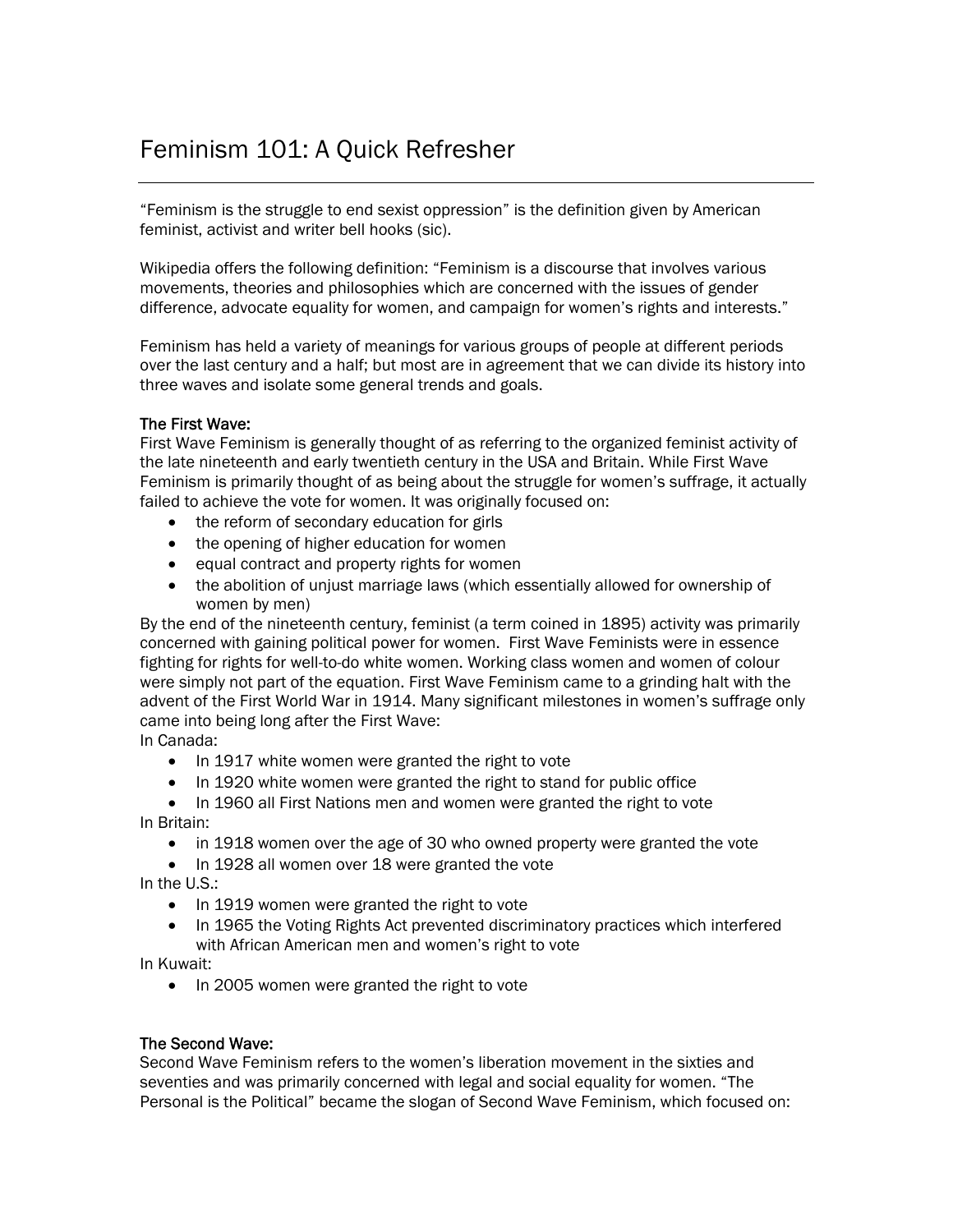- Economic equality, along with equal education and job opportunities
- Social equality, including legal independence
- Reproductive rights and freedom for all women
- Freedom from the threat of violence, aggression and discrimination

Second Wave Feminism sought to re-educate and redress perceived injustices through consciousness raising, activism, and legal channels. Second Wave Feminists confronted, celebrated, provoked and subverted. They challenged every traditional role and limitation on women. This period saw a huge surge in women's visibility on intellectual, artistic, political, economic fronts.

Second Wave Feminism has been criticized as being over-focused on western middle class white women's concerns.

#### The Third Wave:

Third Wave Feminism refers to the period from the 1990's to the present and is seen as a continuation of and reaction to the successes and failures of Second Wave Feminism. The Third Wave continues to focus on the political, social, economic and personal empowerment of women.

The Third Wave has become focused on the idea of multiple 'feminisms' where one size no longer fits all. Taking into consideration variations in race, class, culture, age and levels of education, Third Wave Feminists have embraced diversity and challenged the myth of a universal feminine experience.

Third Wave Feminism can be thought of as a lens that can be used to question sensitive issues such as class, race and culture. More questions are being asked than answers provided. Intellectual curiosity is celebrated and Third Wave Feminism embraces controversy and diversity in topics such as Global Feminisms, reproductive and sexual choices and the construction of gender identity. Debates on issues that were once on the fringe of feminist debate, for example: girl power, the beauty myth, feminism in the developing world, gay and lesbian rights, have become part and parcel of the mainstream.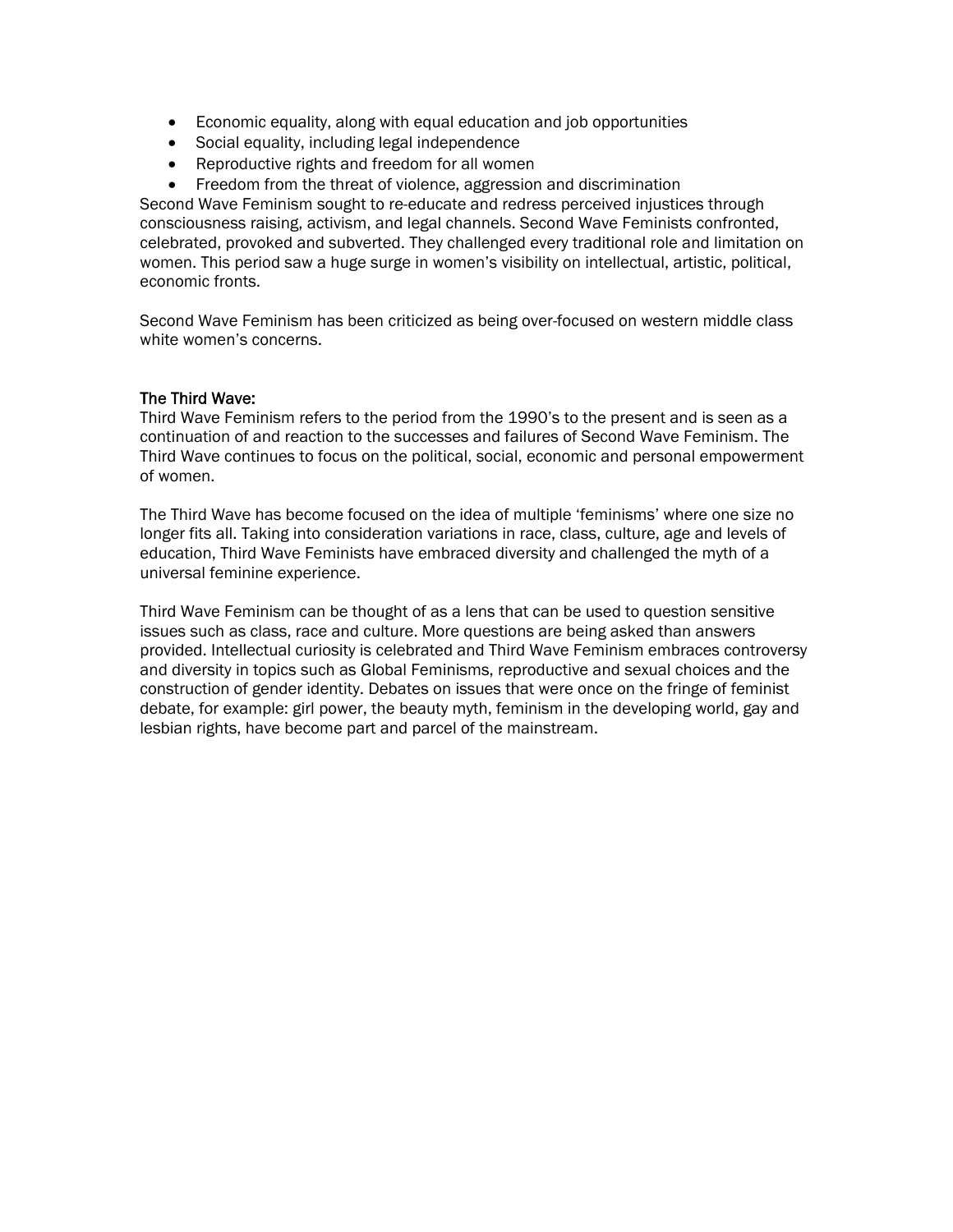## PREPARING YOUR STUDENTS: Nudes in Art

While the tour will not be focusing on images containing nudity, students may see a number of images of the nude body as they walk through this exhibition. It may be helpful to talk with students beforehand about images of the nude in art, and encourage them to examine their own responses to the work and to think about why an artist might choose to include a nude body in a work of art.

#### **Hilarious**

A good place to begin is in simply informing students that some of the works of art they will see when they visit the gallery will contain images of nude bodies. When people come to the gallery they have all kinds of different responses to artworks showing nudes. Some people laugh, others feel embarrassed or uncomfortable. All of these responses are normal. But why? Why is the body so humorous and/or embarrassing? Ask the students whether they fall into hysterical laughter when they are in the shower or bath. Probably not. Part of the shock of seeing a nude figure in a museum is just that: we are accustomed to our nude bodies only in private. To see one in public is a shock. Artists know this too. In showing the nude body, they remind us that the human body can mean many things. Nudity can be a symbol of:

- Privacy: The artist observes a very private moment when the person in the artwork is alone or with someone he or she loves.
- Innocence: Christian religious images over the last 500 years often include images of angels figured as nude babies and the Christ child is often depicted nude. Like all babies, these figures are innocent, unaware of their nudity.
- Bravery: When Michelangelo sculpted the famous statue of David, he spoke of David's nudity as a symbol of bravery. David faced a giant without any protection on his body, relying on his faith and his skill to protect him.
- Vulnerability: Nudity can be a symbol of lack of defense—a person who has nothing and has nowhere to hide.

#### What are you wearing?

Another way to approach this topic is to think about clothing instead of nudity. What do clothes tell us about a person? Clothing can sends messages about:

- the time in history
- age and culture
- wealth and style
- the wearer's profession
- stereotypes and expectations

Some artists and art historians suggest that the nude figure is set free from all of this "distracting" information that is provided by what we wear, and becomes just a human being, from any time, place or background.

#### Feminism's relationship with the nude body

Many feminist artists during the sixties and seventies used the nude female body to challenge the dominant ideology. Some were reclaiming female nudity – literally - from the hands of the male-dominated art world, and questioning its symbolic value. Some wanted to make visible hidden secrets, some were challenging the unquestioned influence of the media on constructions of identity, and some simply wanted to shock viewers out of their complacent acceptance of gender stereotyping. The reasons were many fold and the results were electrifying; they changed what was permissible both in and outside the art world.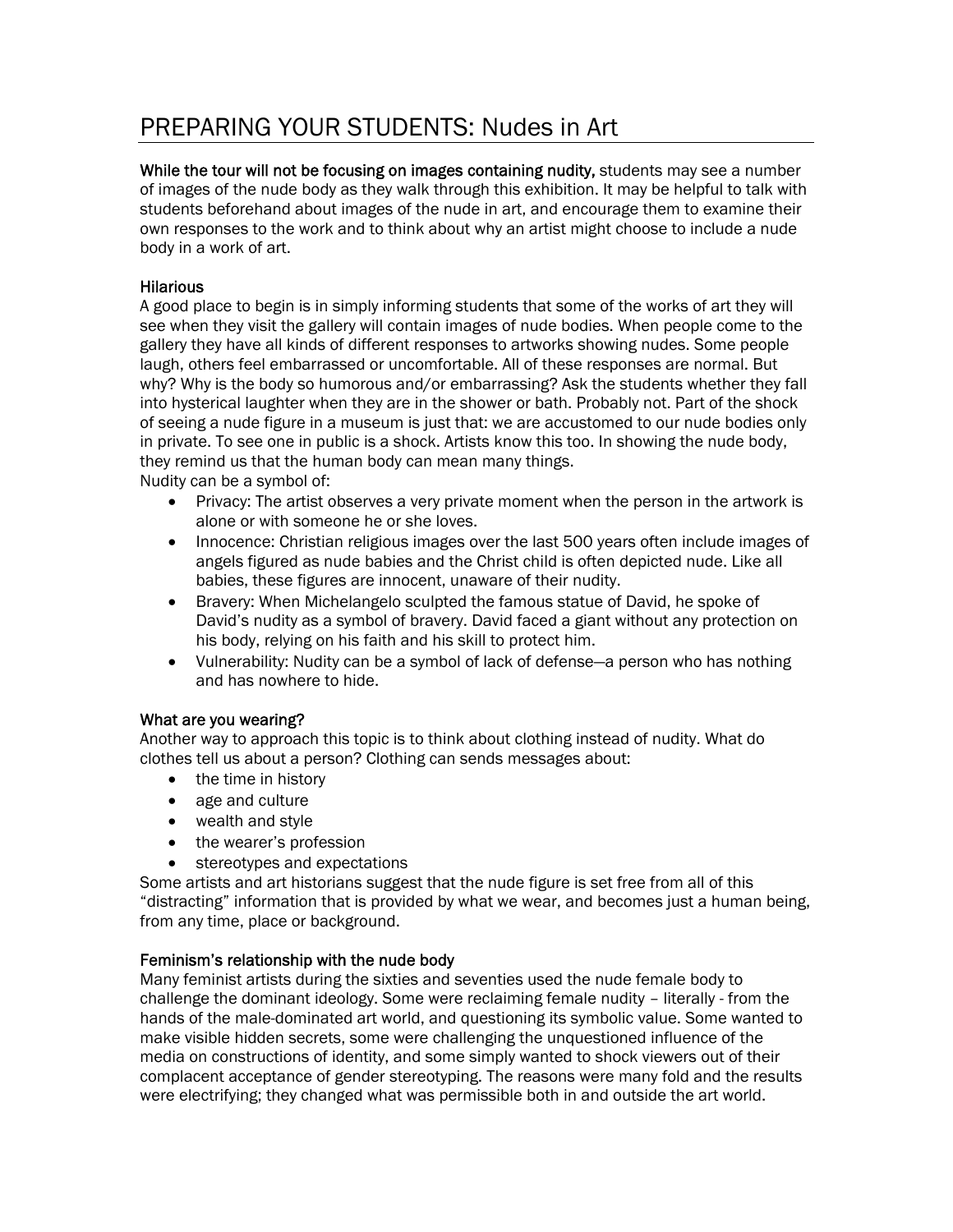## ARTISTS' BACKGROUND

The following background information highlights some of the artists whose work we may explore in the school tour.

The exhibition is divided into eighteen sections. The artist's name is followed by the section within which their work can be found.

#### Magdalena Abakanowicz (Goddess)

Magdalena Abakanowicz was born in 1930 in Poland to aristocratic Polish/Russian parents whose fortunes suffered under the repressive period of Soviet occupation and difficult war years. She studied at the Warsaw Art College - which she found rigid and conservative during a period when the only acceptable type of art was Social realism. She was forced to take classes in textile design and weaving, which had enormous impact on her subsequent work. She continues to live in Warsaw, although she has travelled extensively in the years since Poland's borders were reopened.

The first works for which she became well known – from the late sixties through the mid seventies - were her so-called Abakans, which were huge woven 3D soft sculptures. Living through the harsh times of post-war deprivation and tight Soviet control, she relied on found materials, searching for discarded ends of rope along the river, which she unraveled, handdyed and then wove into their final forms – all in her tiny one room apartment which she shared with her husband. Her work has often been said to explore not only the forms themselves, but also the space found inside and around them.

*Abakan Red* is a raw, enormous presence - bright red, woven, inescapable. Although many viewers interpret this piece as sexual imagery, Abakanowicz describes *Abakan Red* as a metaphor, which can be thought of as many things, but speaks to the organic qualities in our lives.

#### Helena Almeida (Autophotography)

Helena Almeida was born in 1943 in Lisbon, Portugal, where she still lives today. Her family was involved in the arts and encouraged her interest from a young age. She trained as a painter at the Lisbon School of Art, where she soon began to question traditional approaches to art.

In her early paintings she destroyed the integrity of the two dimensional canvas by cutting into the surface and projecting pieces into the viewers' space. She has, over the years, incorporated photography, performance, sculpture, video, drawing and painting in her work.

In her work in the seventies, she became interested in self-representation, and in the way the space between the artwork and the viewer is occupied. She played with the illusion of space in her work *Inhabited Painting* where she has applied blue acrylic paint onto black and white photographs of herself gesturing with a paintbrush. She further confuses the space with the use of mirrors, so that we, the viewers, are no longer able to make sense of the layers of space.

#### Mary Beth Edelson (Making Art History)

Mary Beth Edelson was born in1933 in Chicago into a supportive family who encouraged both her creativity and activism. Always a controversial artist, her senior year artwork at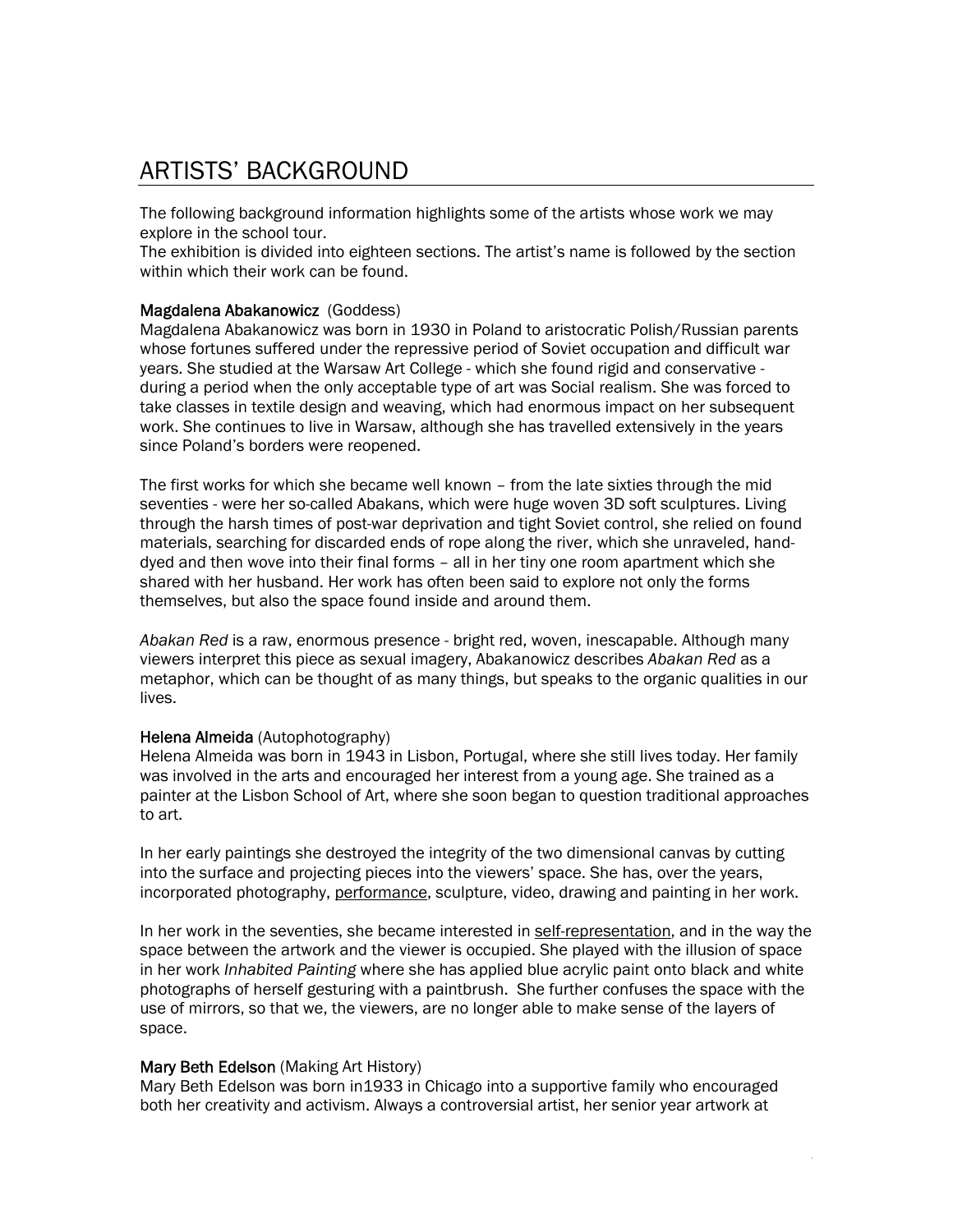university was slammed by critics as overly provocative. She lives in New York City, where she continues to create artwork that is based on a deeply held feminist conviction, community involvement, collaboration and political activism.

Her art has taken many forms; she has worked in photography, painting, drawing, performance, sculpture, collage, silk-screen, video and installation. Proficient in many areas, she selects her medium according to the needs of each project.

Edelson's *Some Living American Women Artists/Last Supper* (1971) is one of a series of collaged reconstructions of paintings that bring into question the role of women and the construction of art history. It consists of a poster of Da Vinci's famous portrayal of the Last Supper, which she has superimposed with photographs of women artists over the original faces. Edelson has said that this process of collage spoofs "the patriarchy for cutting women out of positions of power and authority". Within the existing framework of art history Edelson is both seeking to subvert established art history and reclaim and celebrate the work of neglected women artists.

#### Gathie Falk (Gendered Space)

Gathie Falk was born in 1928 in Alexander, Manitoba to Mennonite parents who fled Russia to escape persecution. Her father died not long after she was born, and Falk had a difficult childhood, finally finding herself having to leave school at sixteen to work. After moving to Vancouver, she trained as a teacher, and taught elementary school while studying painting and ceramics at UBC. Since 1965 she has worked as a full time artist, and has achieved considerable success as one of one of British Columbia's leading artists.

Falk's subjects are the objects and activities of everyday life: fruit, eggs, men's shoes, women's clothing, garden flowers. Repetition, strong colour and architectural form are the hallmarks of ceramic works that Falk created in the late 1960s and early 1970s. She has become known internationally for the imaginative and conceptual treatment she gives to everyday objects.

*Home Environment* is a room-sized installation in which she has juxtaposed incongruous everyday objects such as ceramic fish positioned on the arms of an armchair, a plucked chicken in a bird cage and a telephone wired to an oil can.

*40 Oranges (from Pile Series)* consists of a pyramid-shaped mound of gleaming ceramic oranges, stacked on a plexiglass base. The *Pile Series* contains other bright and shiny ceramic fruit such as apples and grapefruit similarly displayed.

#### Alice Neel (Making Art History)

Alice Neel was born in 1900 in Pennsylvania and lived most of her early life in a small town, where she finished high school and worked to earn money to support her parents. She then attended the Pennsylvania art school for women. Soon after, she married and lived first in Cuba, then in New York. Devastated by the death of her first child, and then by her husband's return to Cuba with their second daughter, Neel suffered a serious breakdown. She spent the next period of her life in and out of hospital. Finally stable, she lived as an artist in New York, and went on to have two sons. She died in 1984.

In Cuba, Neel connected with the vibrant art scene and developed a life time political and social awareness. During the Depression years in New York she developed a reputation for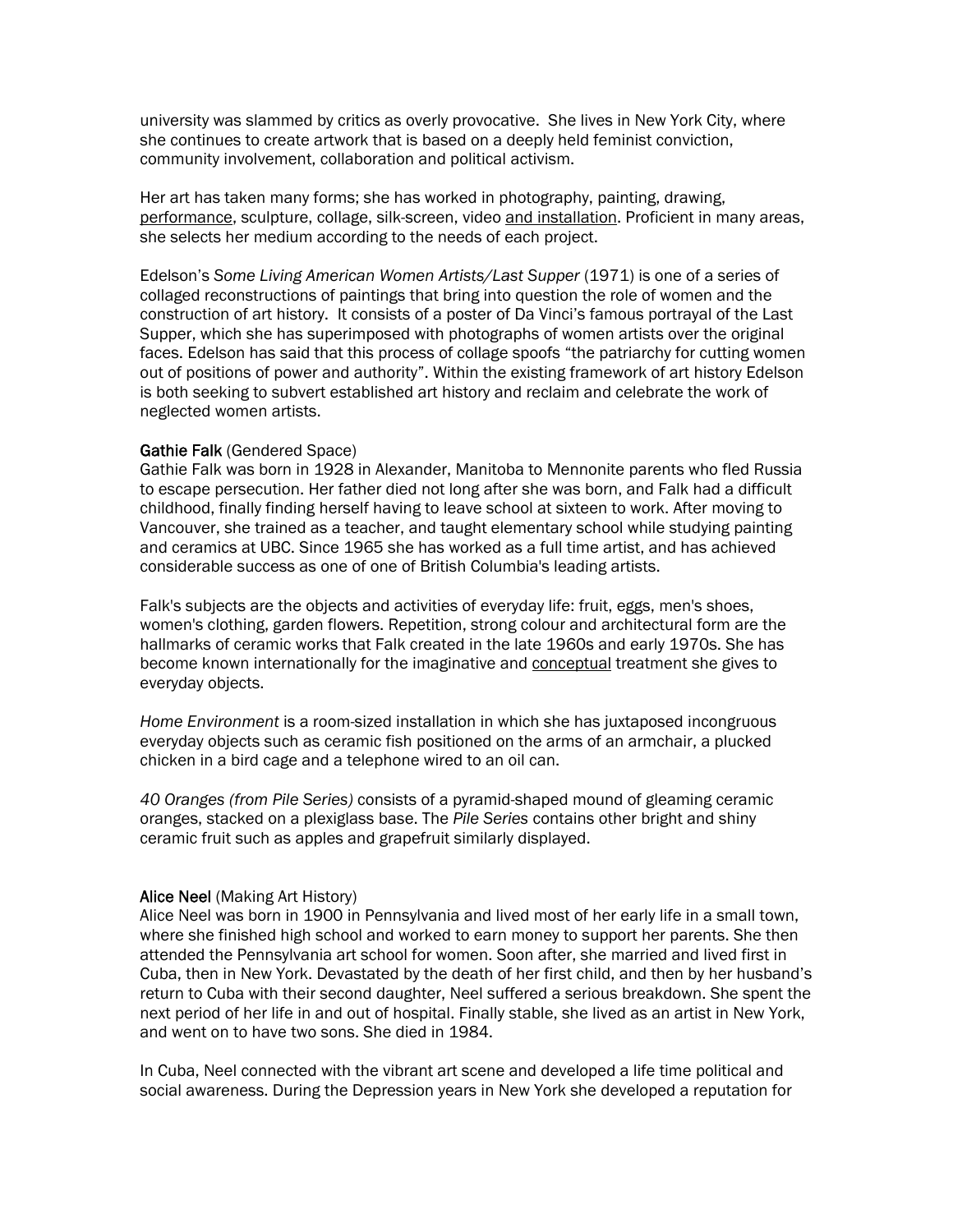her non-conventional confrontational style of portrait paintings. By the sixties she was becoming well-known for her intimate personal portraits of the famous and the not so famous, and was embraced by the Women's' Movement, becoming something of an icon for feminist artists. By the time she died she was enjoying an international reputation as an artist, and exhibiting her work widely.

*Linda Nochlin and Daisy,* painted in 1973, is a large-scale, unromantic double portrait of the famous feminist art historian and her daughter. They sit, staring straight ahead, their faces large and their hands prominent.

#### Sally Potter (Gender Performance)

Sally Potter was born in 1949 in London into a highly artistic family, who encouraged and supported her in the arts from an early age. She continues to live in London, although she travels extensively for her work.

She left school at the age of sixteen to become a filmmaker. She soon started making experimental films, then trained as a dancer and choreographer. She has since become a successful performance artist, theatre, opera and film director, screen writer, singer, songwriter and composer.

In 1976 she collaborated with Rose English on a number of performances. *Berlin* was a large scale, elaborate theatrical performance which took place over an extended period of time, and is shown in video form in the exhibition.

In 1979 she made *Thriller*, a short film which she produced, scripted, directed and edited herself. The film retells the story of La Boheme from Mimi's perspective, in which the protagonist investigates the reasons for her death. The film was very much in tune with work by contemporary feminist artists who were questioning the way mainstream culture constructed the idea of femininity, and the way society at large accepted this portrayal of gender as a given truth. *Thriller* became not only an instant cult hit but also extremely influential in the art world. This debate on the construction of gender identity continues today.

#### Martha Rosler (Taped & Measured, Female Sensibility)

Martha Rosler was born in 1943 in Brooklyn, New York, and educated both there and in California.

Since the early 1970's she has worked with video, photography, text, performance and installation, as well as writing criticism, teaching and lecturing both in the U.S. and abroad. Her work has been exhibited in prestigious exhibitions and museums internationally, her writing has appeared in major art magazines, and to date, she has had ten books published.

Her works tackles big issues, ranging from women and their body-image and representation, to the Vietnam War, to symbolic value attached to every-day objects. They tend to be not didactic but are left open for the viewer to interpret and puzzle their meaning. Her works in *WACK!* include:

• *Body beautiful, or Beauty knows no Pain*(1966-1972) which consist of a series of images collaged mostly from popular magazines, giving a commentary on women's bodies as portrayed in the media.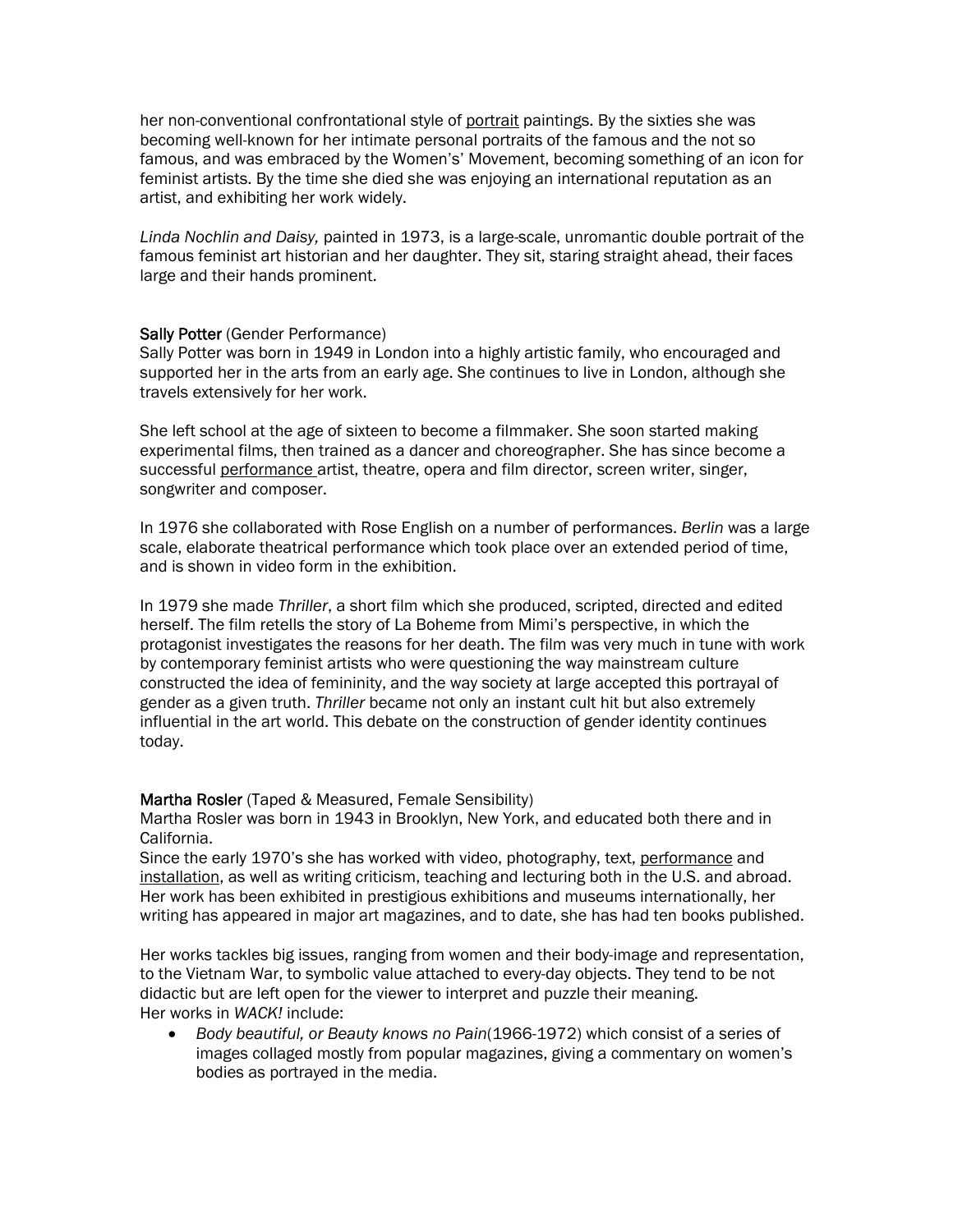- *Semiotics of the Kitchen* (1975) which is a six minute black and white video of the artist demonstrating various kitchen tools. The violence of her gestures subverts the apparent normalcy of the suburban housewife's place in the kitchen
- *Bringing the war home* (1967-1972) is a series of photo-montages taken from the pages of Life magazines, where Rosler invites us to make connections between a war being fought abroad with consumerism at home in the USA.

#### Betye Saar (Pattern & Assemblage)

Betye Saar was born in 1926 in California, where she attended art school and university. She and her siblings were raised by their widowed mother during the depression years to be creative and resourceful. During childhood visits to her grandmother, she watched Simon Rodia build the Watts towers. This experience influenced her later work enormously, as did her exposure to the artist Joseph Cornell's assemblages.

Saar began her career as an artist while raising her three children. Trained as a print-maker, she soon began to include found objects into assemblages. In the seventies, her interest in exploring her heritage led her to collect and using 'derogatory images' of African American culture in her work. She was one of a stream of feminist artists who helped redefine the boundaries of what could and couldn't be considered art or craft, confusing the distinctions between high and low art, and confronting accepted power relationships.

*The Liberation of Aunt Jemima* (1972), has become internationally known – she considers herself "blessed to have a signature image". The work was a result of a request for a submission to an exhibition on heroes. Determined to turn the negative stereotype of African American on its head, she armed her Aunt Jemima with a rifle as well as a broom. Saar's figure is certainly empowered and liberated from the negative context of the subservient stereotype.

#### Faith Wilding (Female Sensibility)

Born in 1943 in Paraguay, Wilding immigrated to the United States in 1961. After completing her undergraduate studies, she took her masters at the California Institute of the Arts where she was a founding member of the Feminist Art program. She has continued to be an integral part of feminist art collectives, programs, institutions and art to date. She lives and works in Chicago.

Wilding has become known as a multi-disciplinary artist, writer and educator. She has worked with painting, drawing, digital media, video, installations and performance. She lectures and exhibits her work widely, in the United States and Europe, and her writings have been widely published in books and magazines internationally.

*Crocheted Environment* (1972) was first created as part of the now legendary and monumental Womanhouse, in which artists from the California Institute of the Arts Feminist Art Program took over a house in Los Angeles. The work was subsequently stolen, and was recreated in 1995 by Wilding with the help of two of her students. Wilding describes it as "a fanciful, airy, complex web-work of forms suggesting bridges, body parts, ladders, chandeliers, grottoes, umbilical cords and doilies." By choosing a traditional 'female' craft to create a contained interior space, Wilding at once critiques and pays homage to the domestic nature of the space, materials and process.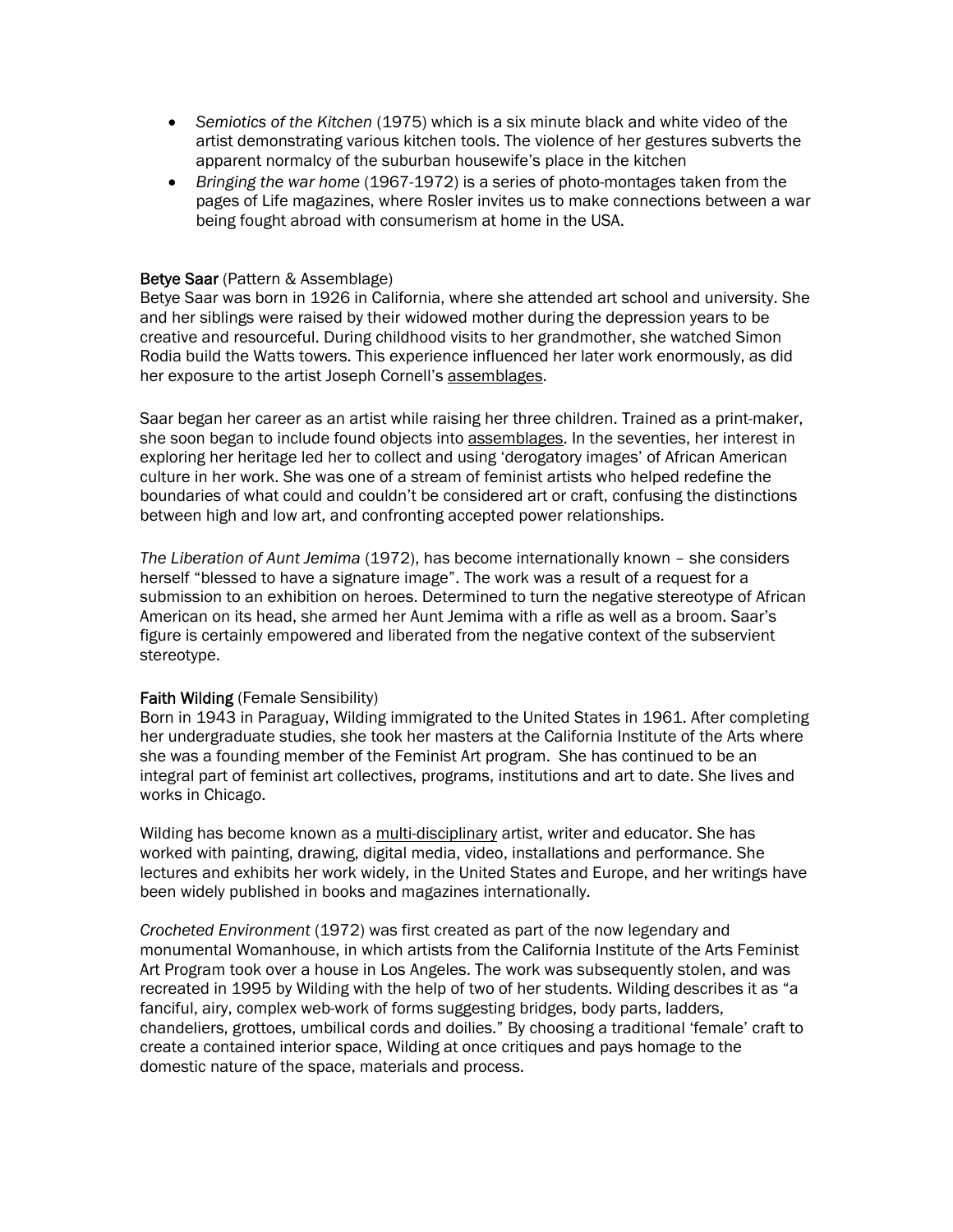## PRE-VISIT ACTIVITY: WACK! Artists, Art & Impact (all grades)

#### Objective:

Students research and present some of the important and sometimes provocative artists represented in this exhibition, and discuss the impact and effect of the art on society at large as well as on contemporary visual culture.

#### Background:

The artwork in this show includes an exciting collection of work that includes a seemingly infinite variety of processes, materials and approaches. The women represented in this exhibition were pushing and challenging every standard, norm and rule in order to make their art.

Much of the work in the exhibition will be unfamiliar to students. Some will be eye-opening. Some of it has been extremely influential and has changed the way subsequent generations of artists – and the public – have approached visual art. Some of it has changed not only the world of the visual arts, but many of the norms in Western society.

Teachers note: younger students will need to be supervised and guided through the material available on-line. Although the terms of the research are specific and safe, students could encounter graphic images during the course of their research. Alternatively, you could find relevant articles and distribute them to the students to work with.

#### Materials:

- The Internet; some useful sites to start with are: [www.nmwa.org/clara/](http://www.nmwa.org/clara/) [www.collectionscanada.gc.ca/women/](http://www.collectionscanada.gc.ca/women/) [www.artcyclopedia.com](http://www.artcyclopedia.com/) [www.wikipedia.com](http://www.wikipedia.com/) <http://www.moca.org/wack/> <http://www.tate.org.uk/collections/glossary/>
- art books
- Artist Information Sheet (see next page)

#### Process:

- 1. Ask students if they know any artists from the sixties or seventies? Any women artists?
- 2. On the board write these headings: Art Processes, Art Materials and Art Approaches.
- 3. Ask students to provide examples of each. The lists might include:
	- $\Box$  Art Processes sculpture, photography, film, video, painting, drawing, performance, installations, mixed media, assemblages...
	- Art Materials paint, clay, wood, fabric, plastic, pantyhose, sand, clay, artists' bodies, canvas, clothing, mattresses, rope, steel, paper, string, documents, papier-mâché, found objects, magazines...
	- Art Approaches
		- conceptual (idea is more important than object portrayed)
		- political (portrays an event or injustice)
		- didactic (attempts to teach or instruct through the artwork)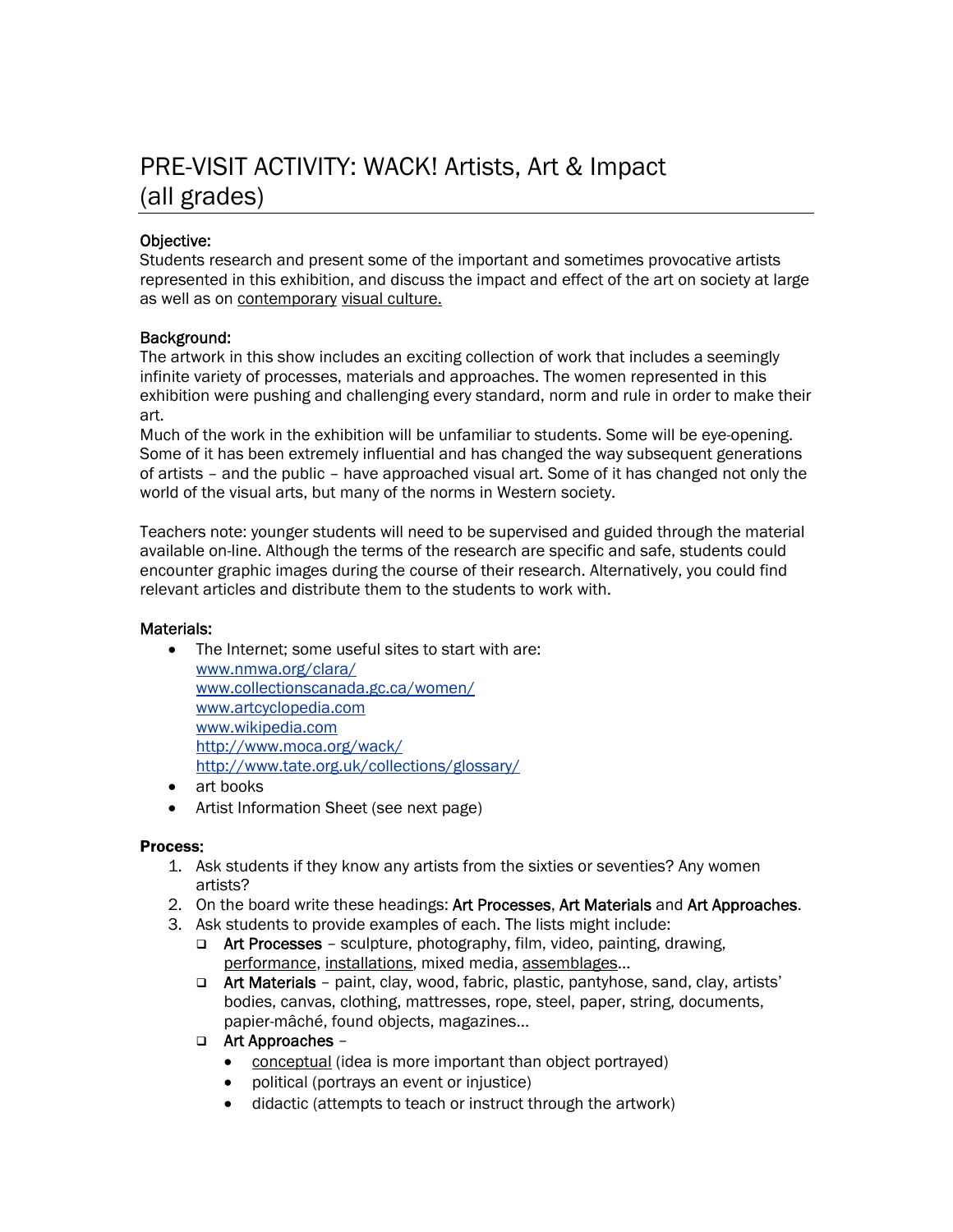- social (attempts to make a change in the community)
- realistic (attempts to depict the world as it appears)
- figurative (represents an identifiable form, often human)
- abstract (does not represent anything recognizable, or distorts or changes something that is recognizable)
- 4. In small groups, assign a different artist (from the Artist Information Sheet on the following pages) to each.

Have each group:

- Read the information on the artist.
- Find additional biographical information
- Explore some of the artist's work between 1965-1980 in terms of the above discussion on materials, processes and approaches.
- Gather some copies of significant artworks by the artist from this period.
- 5. Have each group present their artist to the class. As a class, discuss:
	- Why do you think this artist's work is important in an exhibition subtitled *Art and the Feminist Revolution*?
	- 'The Personal is the Political' was one of the slogans of Feminism during the sixties and seventies. In what way can this artist or their work be called 'political'?
	- How do you think this artist might have influenced or contributed to contemporary visual culture? Can you think of anything in today's world that could have been affected by these ideas or this way of working?

#### Conclusion:

Have students consider, digest and comment on what they have discovered and learned about the art and artists.

- What did they find interesting?
- Unusual?
- Surprising?
- Shocking?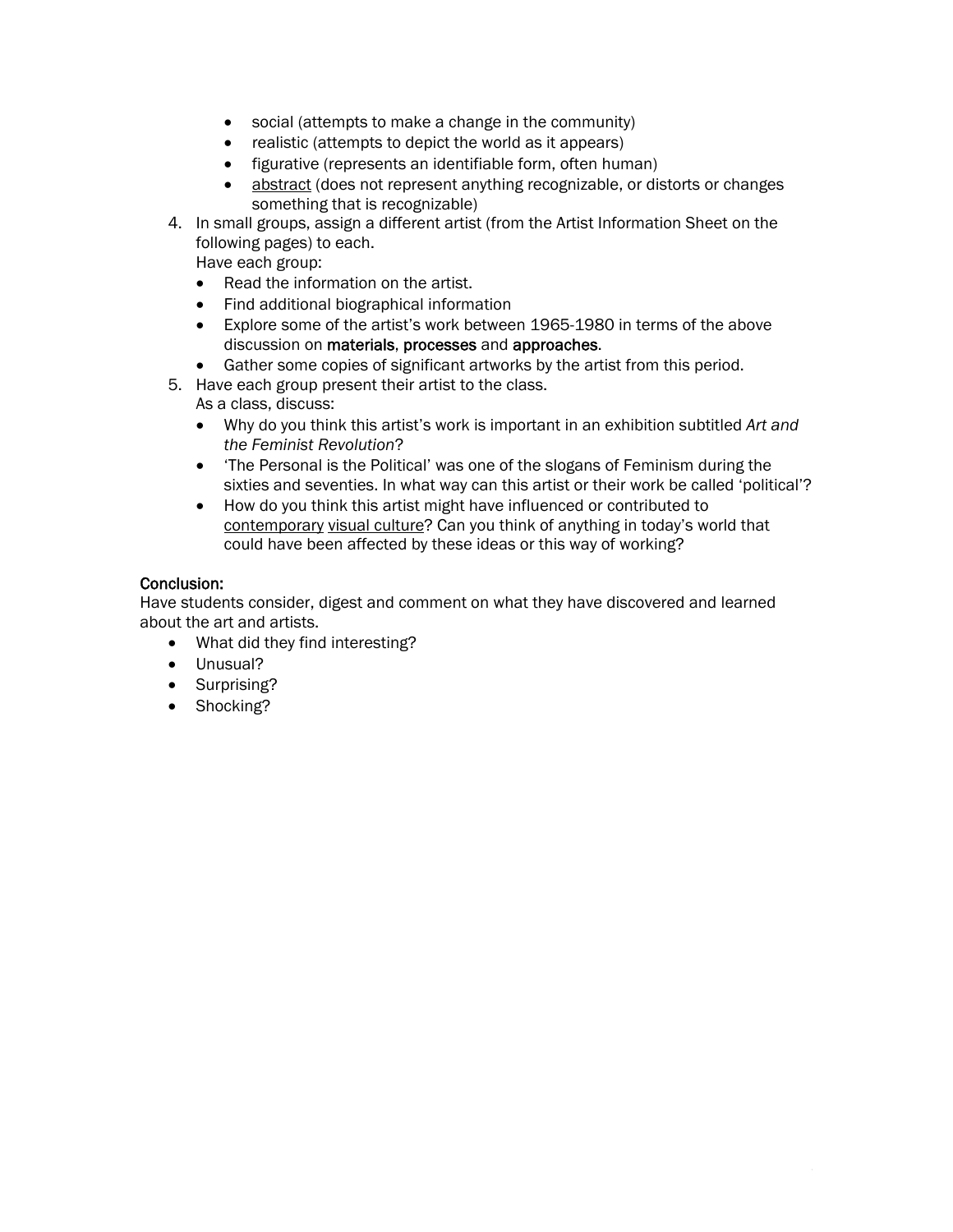## Artist Information Sheet

#### Magdalena Abakanowicz

- Born in Poland in 1934, continues to live there
- Studied art during repressive times, suffered deprivation
- Began making huge soft sculptures in the sixties out of found and reconstituted materials
- *Abakan Red* is a huge, raw, red, woven work

#### Helena Almeida

- Born in Lisbon in 1934, continues to live there
- Family encouraged interest in art, questioned traditional art at art school
- Started as a painter, has used photography, performance, sculpture, video and drawing in her work.
- *Inhabited Painting* plays with space and illusion, uses blue acrylic paint on a black and white photograph

#### Mary Beth Edelson

- Born in Chicago in 1933, lives in New York
- Family supported artistic endeavours, created controversial artwork at university
- Political and community activist who has used photography, painting, drawing, performance, sculpture, collage, silk-screen, video and installation in her work
- *Some Living American Women Artists/Last Supper* is a collaged reconstruction of Da Vinci's portrayal of the Last Supper, with photographs of women artists over the original faces

#### Gathie Falk

- Born in Manitoba in 1928, lives in Vancouver
- Had a difficult childhood, had to leave school at the age of sixteen to work
- Works with painting and ceramics, creating colourful, imaginative sculptures and installations often containing unusual found objects
- *Home Environment* is a room-sized installation containing strange, colourful objects. *40 Oranges* consists of a pile of shiny ceramic oranges on a plexiglass base.

#### Alice Neel

- Born in Pennsylvania in 1900 and died in New York in 1984
- Attended Art School, soon married and had two daughters; devastated when the baby died and her husband took their other child to live in Cuba. She later had two sons.
- By the end of her life she very well known for her intimate, direct style of portrait painting, both of famous people and her friends.
- *Linda Nochlin and Daisy* is a dual portrait of the famous feminist art historian with her young daughter.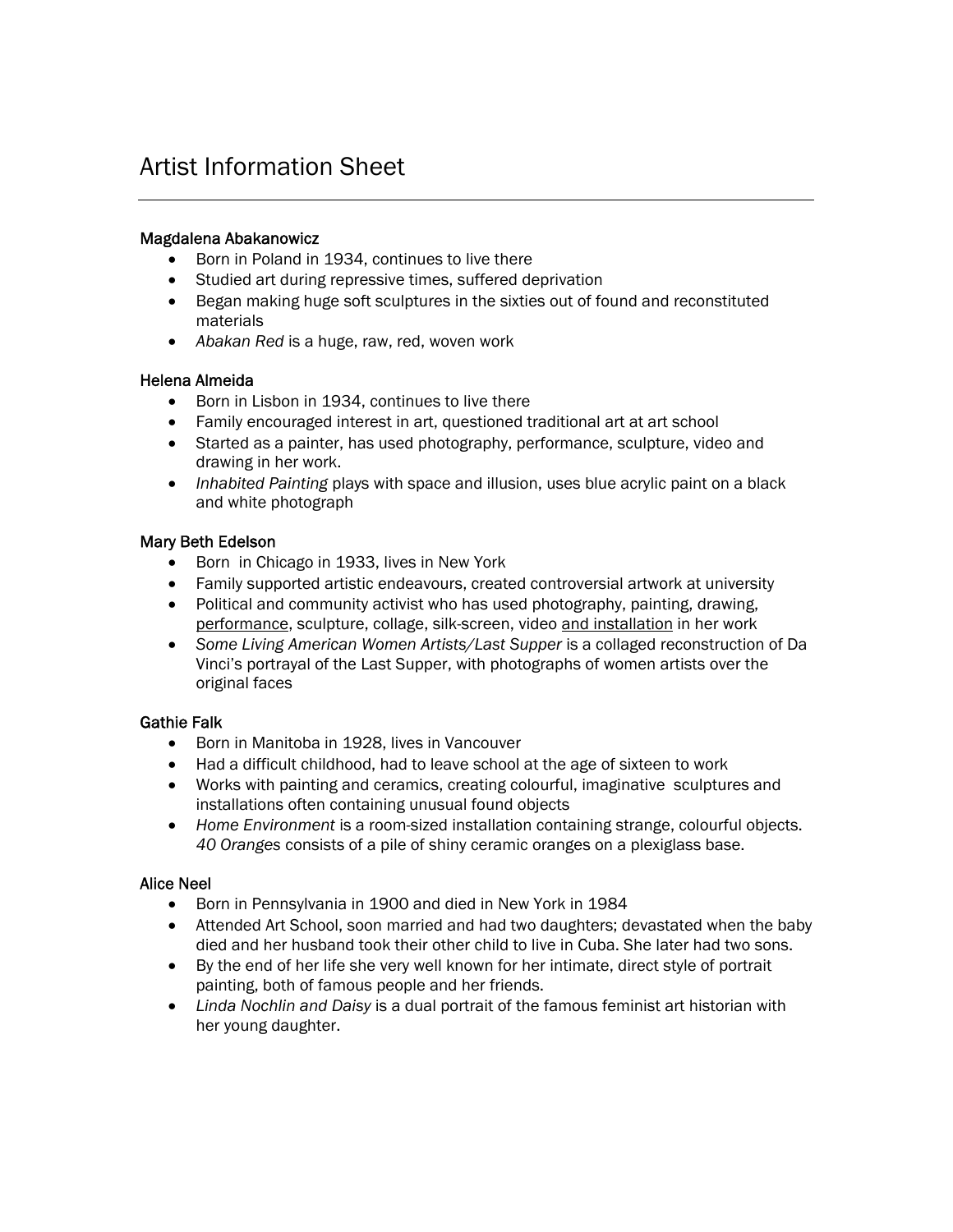#### Sally Potter

- Born in 1949 in London where she still lives
- Highly artist family supported her when she left school at the age of sixteen to become a filmmaker.
- Has become very successful for her work as performance artist, theatre, opera and film director, screen writer, singer, songwriter and composer
- *Thriller* is a short film she produced, scripted, directed and edited. She collaborated with Rose English on *Berlin*, a large scale, elaborate theatrical performance.

#### Martha Rosler

- Born in Brooklyn, New York in 1943, continues to live there
- Attended universities in New York and California, teaches and lectures in U.S. and internationally
- Has worked with video, photography, text, performance and installation, as well as writing theory and criticism
- *Body beautiful, or Beauty knows no Pain* is a series of collages commenting on the portrayal of women's bodies in the media. *Semiotics of the Kitchen* is a short video demonstrating kitchen tools – by a woman gesturing violently.

#### Betye Saar

- Born in California in 1926, lives in Los Angeles
- Raised by a single mother during the depression years to be creative and resourceful; only became an artist as a mother with three children.
- Interest in exploring her heritage led her to collect 'derogatory images' of African American culture which she incorporated into her work which included print making and assemblages.
- *The Liberation of Aunt Jemima* has become Saar's signature image for which she is known internationally.

#### Faith Wilding

- Born in Paraguay in 1943. lives in Chicago.
- Studied at California Institute of the Arts where she was a founding member of the Feminist Art program
- She is known as a multi-disciplinary artist, writer and educator; has worked with painting, drawing, digital media, video, installations and performance.
- *Crocheted Environment* is a small room which Wilding has created using a traditional 'female' craft.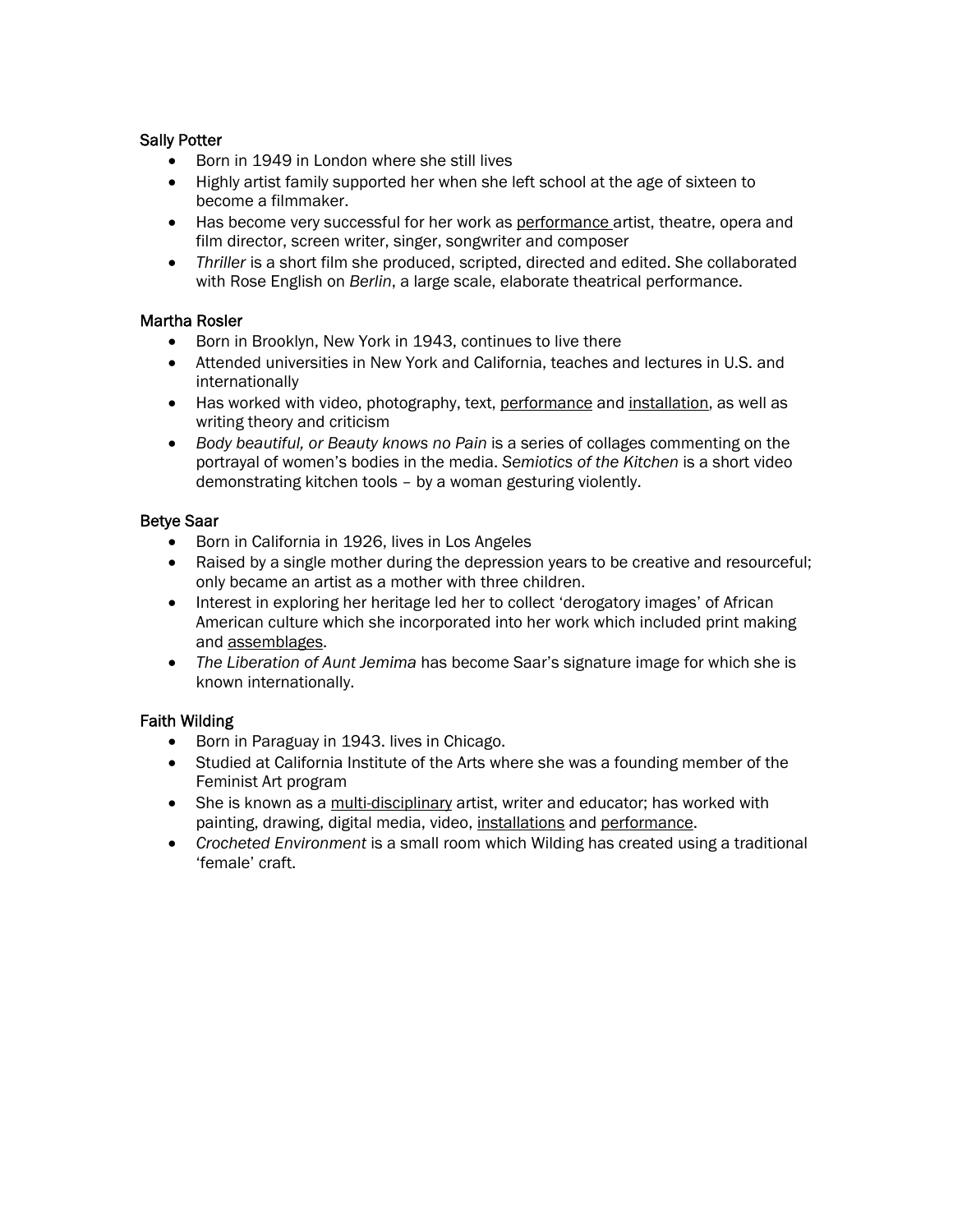## PRE or POST-VISIT ACTIVITY: A Women's Work is Never Done (all grades)

#### Objective:

Students discuss gender issues and identity politics around the area of domestic crafts and make a group art piece using some of these materials and processes.

#### Discussion:

- Many feminist arts were concerned that women's crafts –along with women themselves were marginalized, and felt that this undermined their roles as artists. Several female artists took it upon themselves to elevate traditional women's crafts and legitimize them as art. Pushing at accepted ideas about artists' media, artistic disciplines and value, they disputed art history's distinctions between 'high and low' and 'art and craft'.
- There has been a strong stream of community involvement, political activism, group mobilization and educational projects within the feminist art community. It might be helpful to discuss this idea of community-based projects with students before they embark on their own class project.

#### Materials:

 Some examples of artists work exhibited in *WACK!,* which can be found on the following sites:

[www.wackatnmwa.org](http://www.wackatnmwa.org/)

<http://www.moca.org/wack/>

- □ The Internet and/or books on crafts
- □ Materials to create chosen craft e.g. knitting needles and yarn OR fabric, embroidery thread and needles OR scraps of fabric, needles and thread, etc.

#### Process:

#### Part 1

1. Discussion:

- Ask students if any of their grandmothers or other relatives knit, embroider, crochet, quilt, weave, etc.
- Do they have any heirlooms of their great-grannies' stitching/crafts in their homes? Have they learned any crafts from their mothers or grandmothers?
- Do/did the women work at their craft alone, or meet in groups to do their work?
- Ask if any of men in their families have every made any handworks. Why or why not?
- In the past, in many of our traditions, hand worked crafts, stitching etc, have been the domain of women. Is this true in the traditions/cultures familiar to the students?
- 2. List on the board what students would consider to be traditional women's crafts. The list might include sewing, embroidery, knitting, crocheting, appliqué, beading, quilting...
- 3. Ask students to choose one they would like to learn more about, and have the students convene in small groups with others interested in the same craft.
- 4. Ask each group to conduct some research, including:
	- Some history of the craft who, where, when, and if aspects of the craft have changed over time.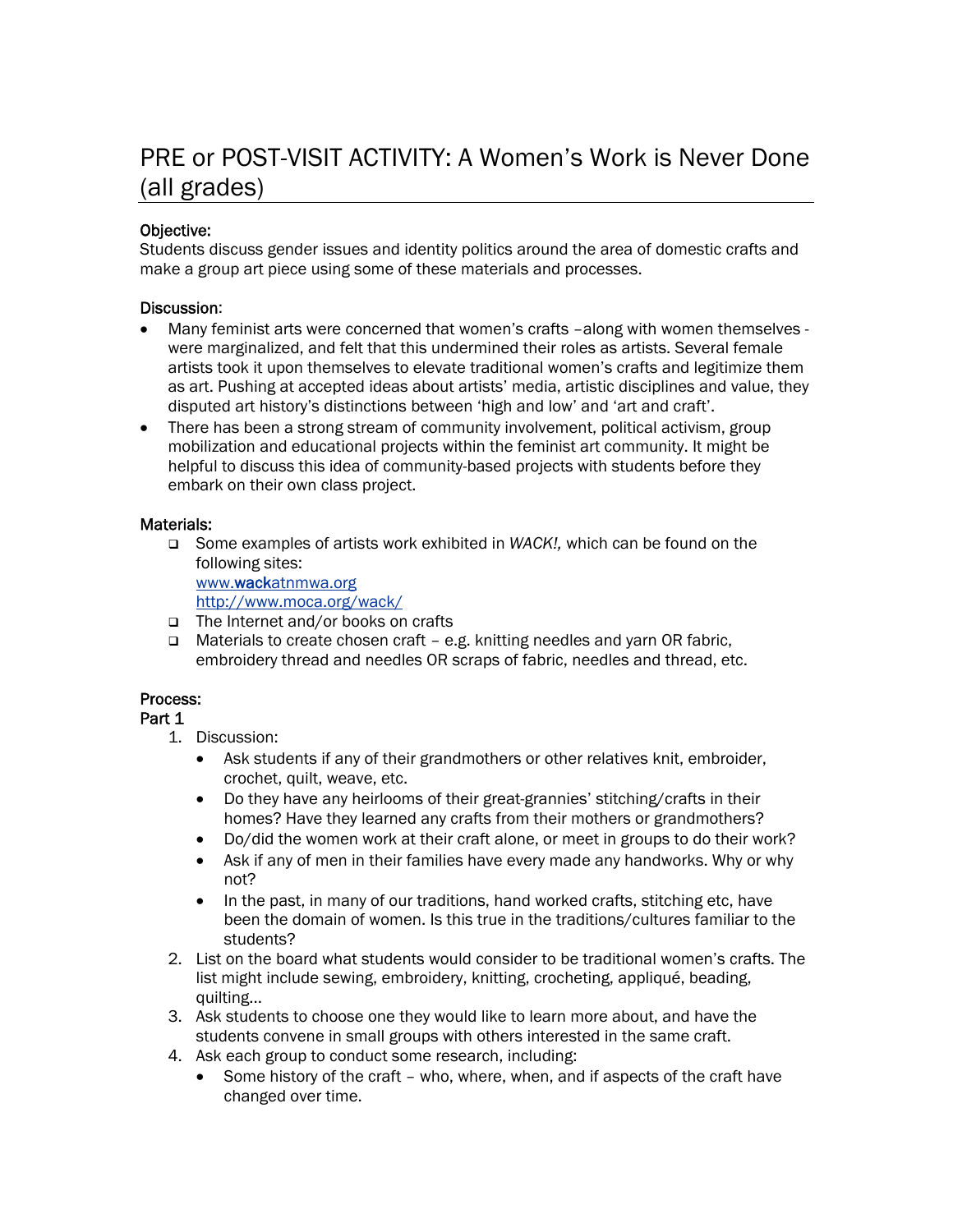- Some good examples and where they would be found in a museum, private home, etc
- What materials are necessary and some instructions on how to do it.
- If students have any examples at home, have them bring them in.
- 5. Have each group present their craft to the class.

#### Part 2

- 1. Have the class decide as a group which craft they would most like to learn, and have them decide on a group project for a specific purpose. The might decide to knit squares to make a blanket for a women's shelter, stitch pieces for a quilt for a new baby in their midst, embroider a pillow case for a gift, etc. They might want to 'think big' and challenge other classes to create similar items and be able to present a pile of blankets to the local shelter.
- 2. Ask if any student/relative/family friend can help advise/complete the project.
- 3. Have each student complete their piece of the craft, and have it assembled or completed.

#### Conclusion:

Before sending the object to its destination, display and discuss the work and the ideas behind its creation.

- Did it make a difference that students were making this item for a specific purpose and not for themselves? Did it make a difference that the whole class was doing the same thing?
- Did boys/girls have different experiences of it? Were any of the boys uncomfortable doing what is generally perceived of as women's work? Were any girls resentful doing what is often denigrated as women's work?
- Did any of their family/friends think that this should be 'only' women's work?
- **Have ideas about mens/womens art/craft changed since feminists raised these** issues in the sixties?
- Is it valuable to have women's traditional crafts brought into mainstream culture or should it be kept separate and valued as women's cultural work?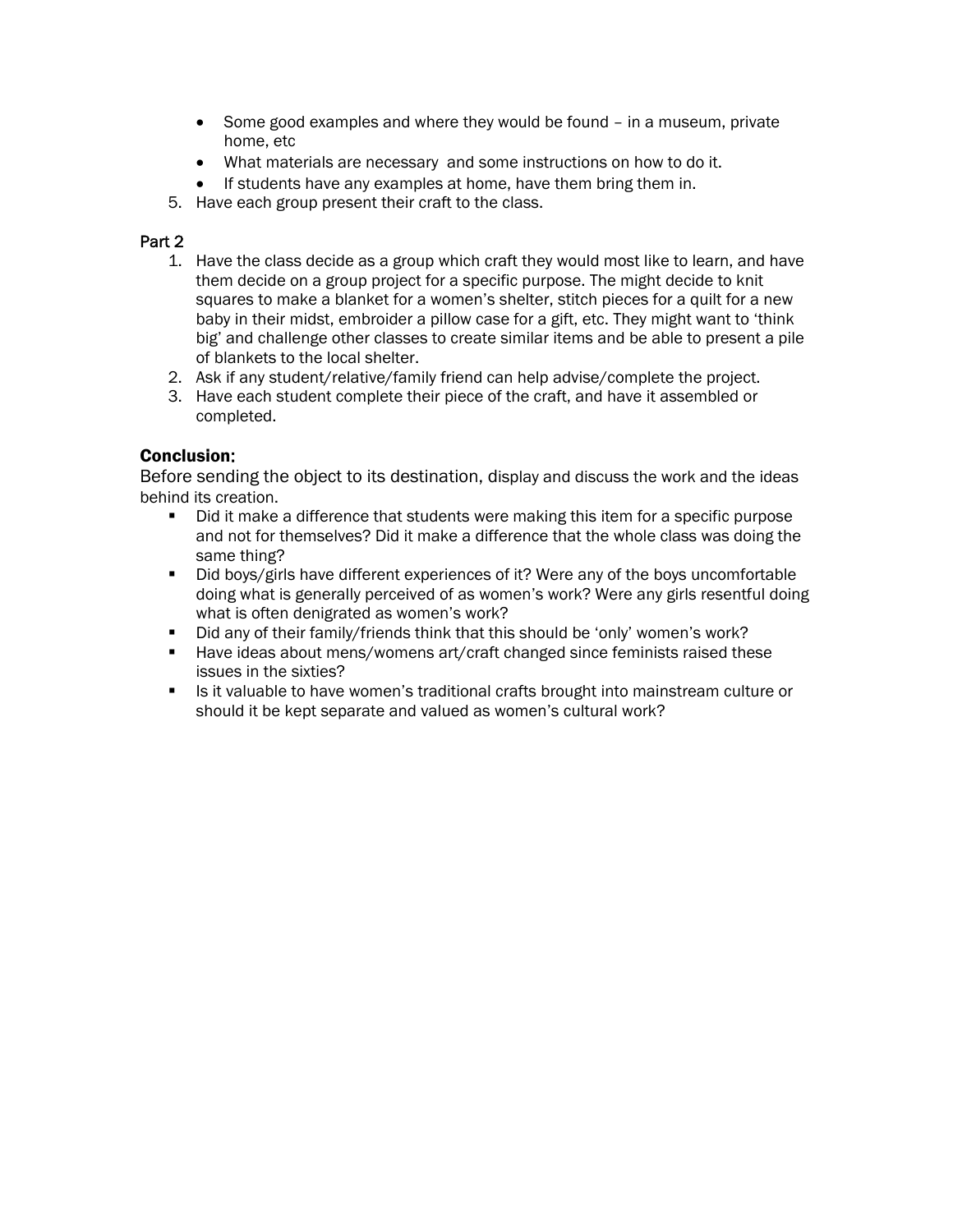## PRE or POST-VISIT ACTIVITY: The Medium is the Message (intermediate and secondary students)

#### Objective:

Students look at some of the defining moments of social change of the sixties and seventies, and consider some artistic responses of those times. Students choose a topic they feel strongly about today and formulate an artistic response.

#### Discussion:

The sixties and seventies were an era not only of change, but of collision. Anti-Vietnam war protests, civil rights, the generation gap and the sexual revolution – these were but a few ideas exploding on the worlds' stage.

Feminist art reflected these significant changes, breaking all accepted bounds of art. This was the time of the message, the idea, the big statement. Women confronted taboos, analyzed issues and provoked authority. They questioned, worded, wrote, read, and subverted, addressing and challenging any and every power relationship that could limit their lives and art.

The artists and their art in turn had enormous impact in effecting change on the world surrounding them. In turn these effects are reflected in today's world – indeed much of contemporary art is in deep debt to the innovations and explorations by the women of these times.

#### Materials:

 Some examples of artists work exhibited in *WACK!,* which can be found on the following sites:

[www.wackatnmwa.org](http://www.wackatnmwa.org/)

<http://www.moca.org/wack/>

- A variety of materials, which might include some of the following:
	- Old magazines and newspapers, scissors and glue
	- Cardboard, paper, markers, fabric, paint and brushes
	- Digital cameras, video and/or music recorders
	- Musical instruments and/or recorders
	- Assorted props and costumes
	- Computer and printer
	- Found objects, personal items

#### Process:

- 1. Show students a variety of artists' work that used unconventional materials, photos of performances, videos, installations, collages etc. Ask students what they think the main idea that each artist was trying to put across in the work.
- 2. Discuss why each artist might have chosen to work in such materials. What is the impact of their choice of materials? How would the impact of the work be different if it were presented in a traditional way such as a painting?
- 3. Have the students break into small groups and choose an idea they would like to portray in an artwork. Ask students to focus on something they feel passionately about, are uncertain about, disagree with each other on, feel disturbed by – in short, something controversial or pushing the edge a little. This is an opportunity to prod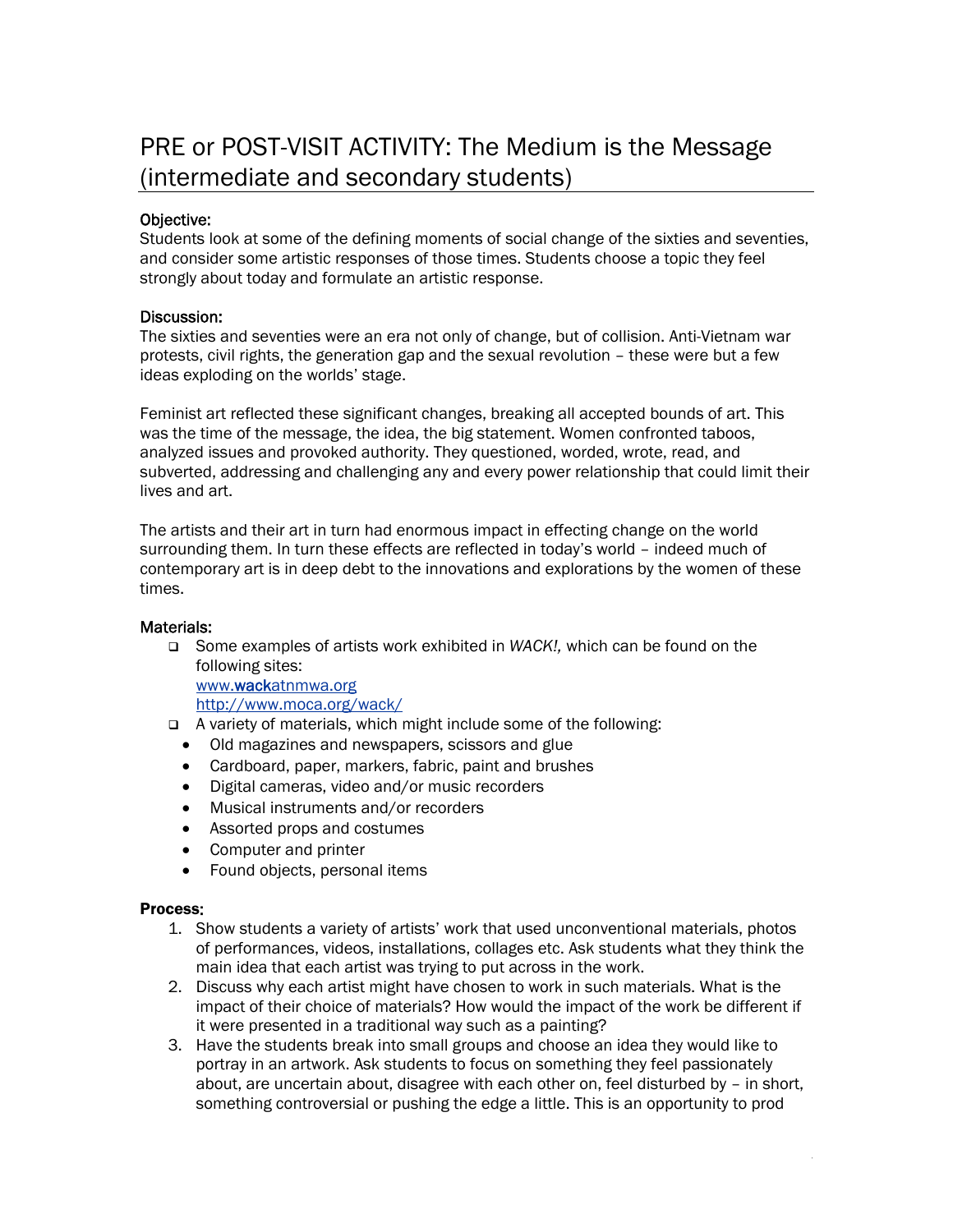boundaries, consider big issues, and think outside the box. Stress that they do not have to find a solution here – rather, they are cracking the idea open.

- 4. Once they have a topic, have students decide on a mode/process/approach/form that their artwork will take. They could choose a painting, video, sculpture, performance, series of photographs, musical piece, collage, installation.... the limits are their imagination.
- 5. If necessary have students do some internet research, looking at ways artists might use approaches students are unfamiliar with – e.g. performance art or installations.
- 6. Students choose and find materials and create their artwork.
- 7. Present to the class.

#### Conclusion:

Discuss the process and the finished works. Helpful questions could include:

- Did the medium match the message?
- Were the pieces successful as artworks? Or were they merely propaganda? Why or why not? Does the distinction matter?
- Did the finished works stand alone or did they need added explanation verbal or written? Must an artwork always stand alone?
- Does it matter if the message is unclear?
- Should art have a clear message, or should it be open to interpretation?
- Should art have as an important goal the desire to change or motivate or affect people?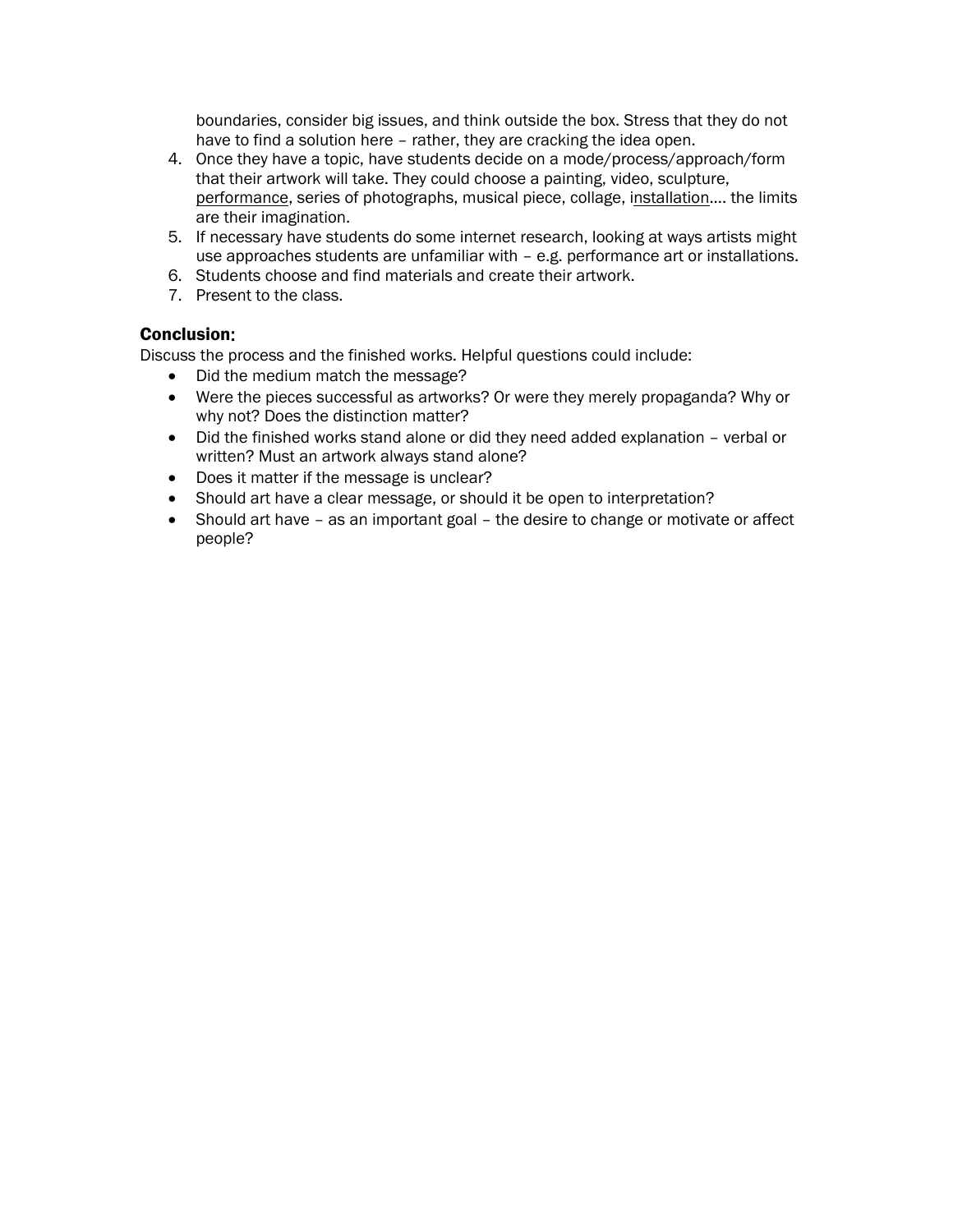## PRE or POST-VISIT ACTIVITY: Why Have There Been No Great Women Artists? (secondary students)

#### Objective:

Students consider a provocative question, the title of Linda Nochlin's seminal essay "Why have there been no great women artists?"– and discuss the validity of such an argument in today's world.

#### Discussion:

It is shocking to discover that even today only an abysmal 5% of works represented in major museums are by women. How can this possibly be? Are we not raising a generation of girls who believe they are equal contenders in the world stakes, that they are capable of anything and everything? So how is it then that success and recognition as a female artist is the exception and not the rule? Does this transfer over to all areas of life? Is this generation of girls growing up with unreasonable, unrealistic and unrealizable expectations? Is gender equality a big lie?

If there are still so many goals that have not been achieved in terms of equal gender opportunity, why are young girls and women not creating a stir? Is Feminism dead? Is it still relevant? Would students consider themselves feminists today? Why do girls and women need a separate voice from boys and men? Why do we need a perspective called "feminism?"

#### Materials:

- Internet
- Books and articles (see resource page for suggestions)
- Stats Sheet (see next page)

#### Process:

- 1. On the board write the following question:
- Why have there been no great women artists?
- 2. Ask students for their initial responses.
- 3. Inform students that this is the title of an article (1971, Artnews) written by the first and foremost feminist art historian, Linda Nochlin. (The article is readily available on the Internet for reference.)

Ask students to consider the following possible responses:

- This is untrue; there have been plenty of great women artists.
- Women are simply not as good as men.
- Women artists have had different but equally good standards in art, that have just not been given their due by the mainstream (read predominantly male) art world.
- Political, social, educational and economic structures have prevented women from both working and gaining recognition as artists.
- The art world is a male-defined world and cannot by its very nature include and incorporate a female-centred artistic vision; the myth of the struggling, true genius artist cannot tolerate a female counterpart.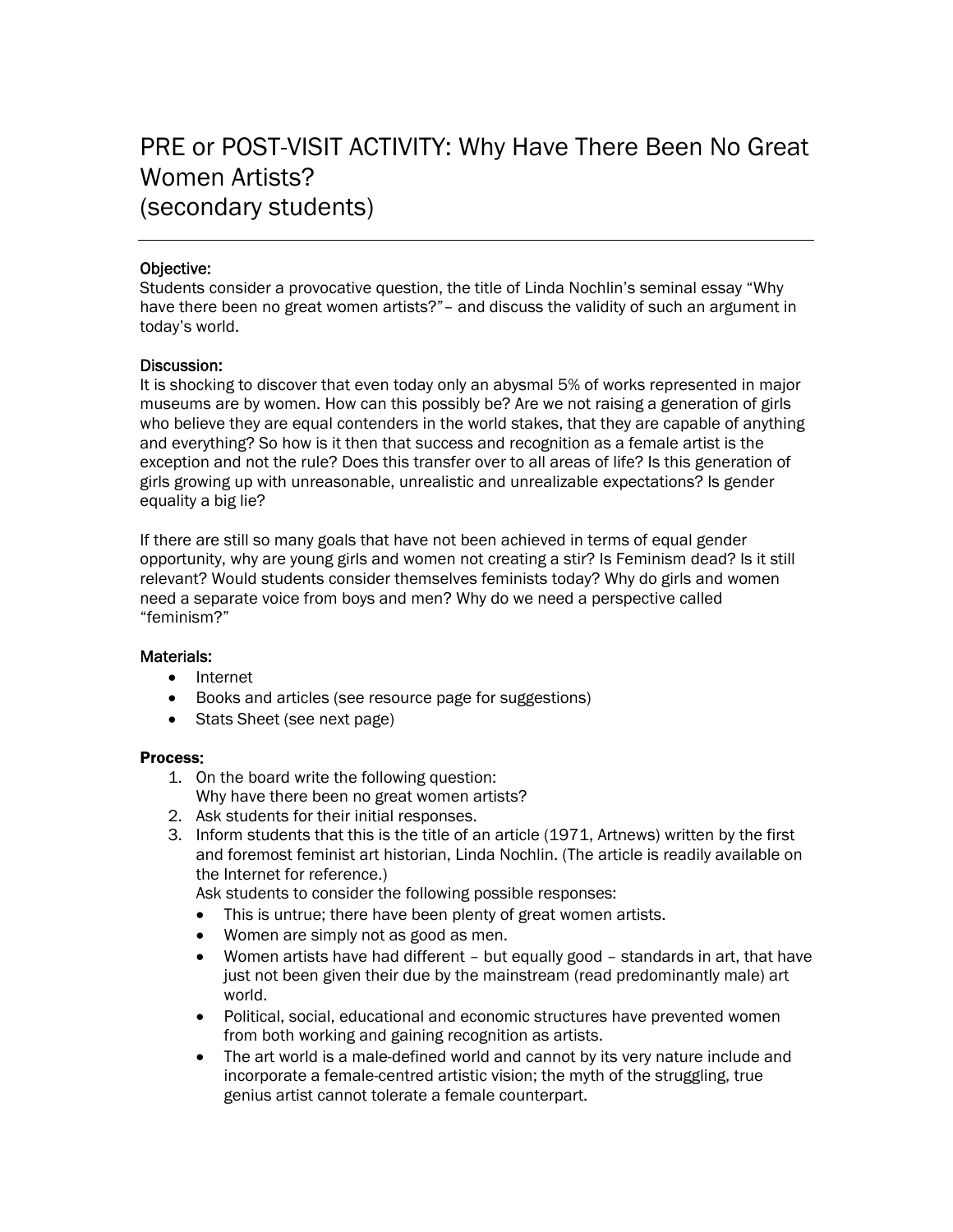- 4. Divide the class in five groups, with each group taking one of the above perspectives.
- 5. Have students research the topic, at school and/or at home, finding facts and opinions that substantiate their arguments.
- 6. The 'Stats Sheet' can be used to kick-start discussion; there is much available in books and the Internet. Have students 'Google' phrases such as women artists + statistics, gender studies, guerrilla girls, feminist artists, museum statistics...etc.
- 7. Have each group choose 2 students to present their side of the argument.
- 8. Debate the issue; have the rest of the class add their arguments and ask questions to the speakers. Take a vote.

#### Conclusion:

- Have students changed their opinions? How?
- **F** Are there any unresolved issues would they would like to investigate further?
- Are there extenuating circumstances where they think certain arguments presented will not hold, or are flawed?
- How do these arguments apply to other areas outside the art world?
- **How do they think that girls of their generation might be limited in their futures? What** can/should be done to address this?
- Is feminism relevant today? Would the girls consider themselves feminists? Would the boys consider themselves supportive of feminism?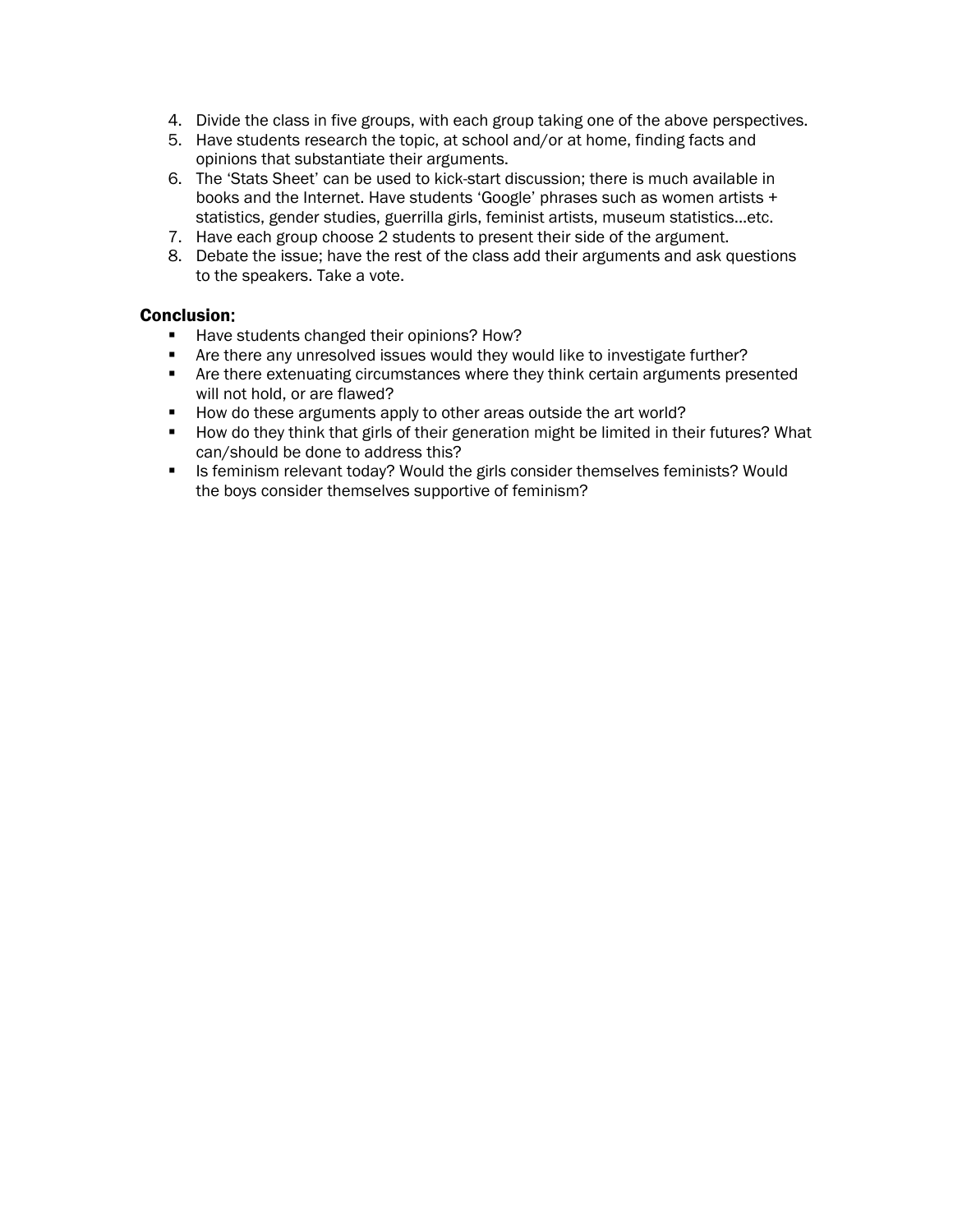### STATS SHEET: Women & Art in the U.S.

- 51.2% of all artists are women
- 30.7% of all photographers are women
- 67% of bachelor degrees in Fine Arts go to women
- 46% of bachelor degrees in Photography go to women
- 65% of bachelor degrees in Painting go to women
- 60% of MFAs in Fine Arts go to women
- 55% of MFAs in Painting go to women
- 47% of MFAs in Photography go to women
- 59% of Ph.D.s in Fine Arts go to women
- 66.5% of Ph.D.s in Art History go to women
- 59% of trained artists and art historians are women
- 33% of art faculty are women
- 5% of works in museums are by women
- 17% of works in galleries are by women
- 26% of artists reviewed in art periodicals are women
- Women artists' income is 30% that of male artists'
- 30% of Guggenheim grants go to women
- 90% of all artist's models are women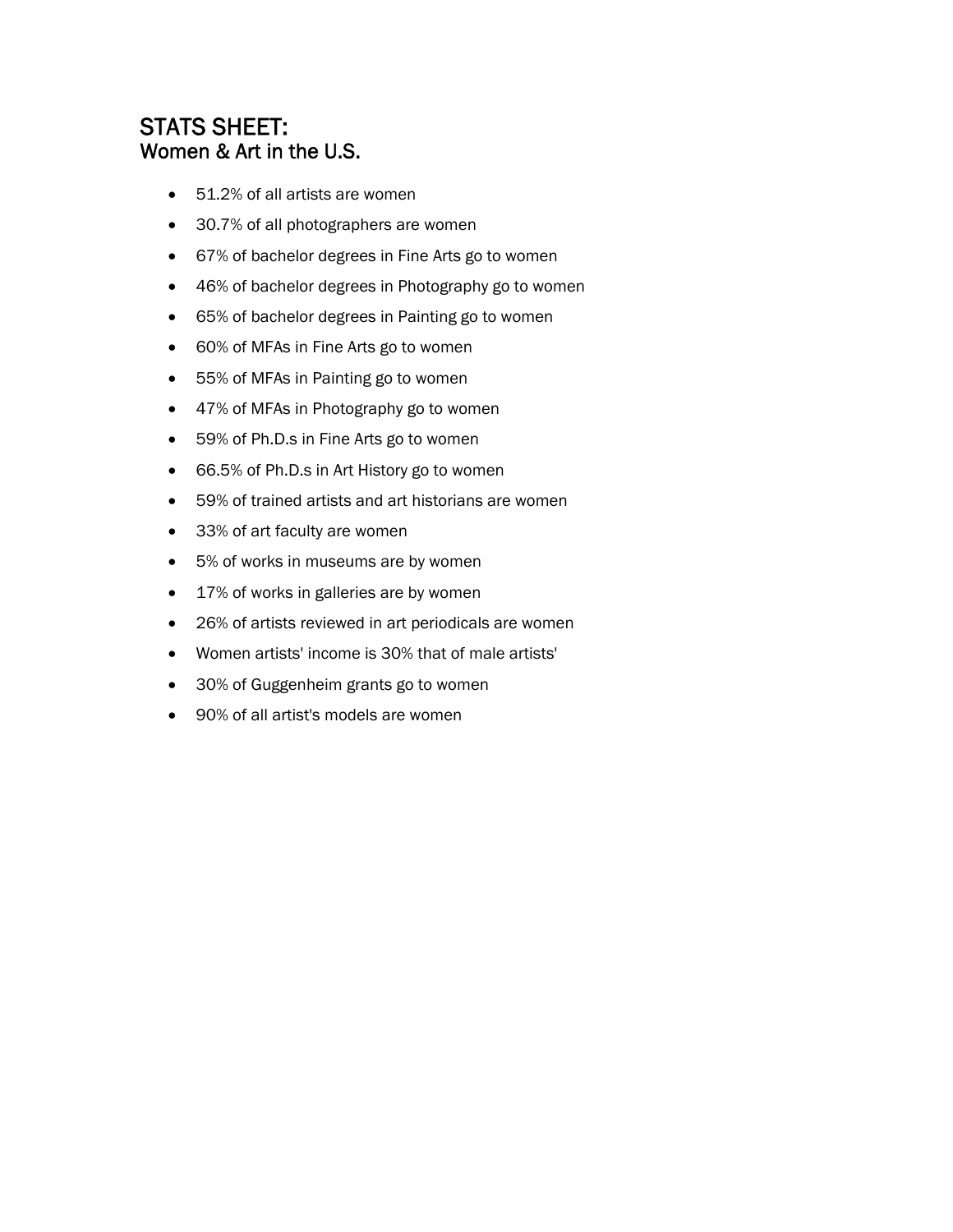## VOCABULARY

abstract: a style of art that can be thought of in two ways:

- a. the artist begins with a recognizable subject and alters, distorts, manipulates or simplifies elements of it;
- b. the artist creates purely abstract forms that are unrecognizable and have no direct reference to external reality (also called non-representational art).

assemblages: art made by assembling various elements or objects which might be found, bought or created.

conceptual: art in which the ideas behind the creation of the work are seen as more significant than the end product. During the 1960s and '70s, conceptual artists rejected the idea of the unique, precious art object and focused on the importance of ideas to artistic practice.

contemporary: created in the last thirty years. Most contemporary artists are living artists.

curator: the person who is responsible for an exhibition – including selecting and displaying works, writing labels and organizing support materials.

formal: the visual elements used by an artist to make an artwork – line, shape, colour , texture etc.

installation: art that is created from a wide range of materials and installed in a specific environment. An installation may be temporary or permanent. The term came into wide use in the 1970s, and many installation works were conceptual.

multi-disciplinary: many contemporary artists are multi-disciplinary, often working with numerous artistic disciplines, for example: painting, photography and performance.

narrative: a story or representation of events taking place over time.

performance art: works in any of a variety of media that are performed before a live audience. The performance itself, rather than a specific object, constitutes the artwork. Documentation is often an important part of the performance.

self-representation: artwork which includes a representation of the artist as part of the image, but is not necessarily a self-portrait.

visual culture: refers to all visual imagery and visual experiences, both refined and popular. It contains a wide range of visual objects from paintings and drawings to commercial advertising, film, video, television and computer graphics.